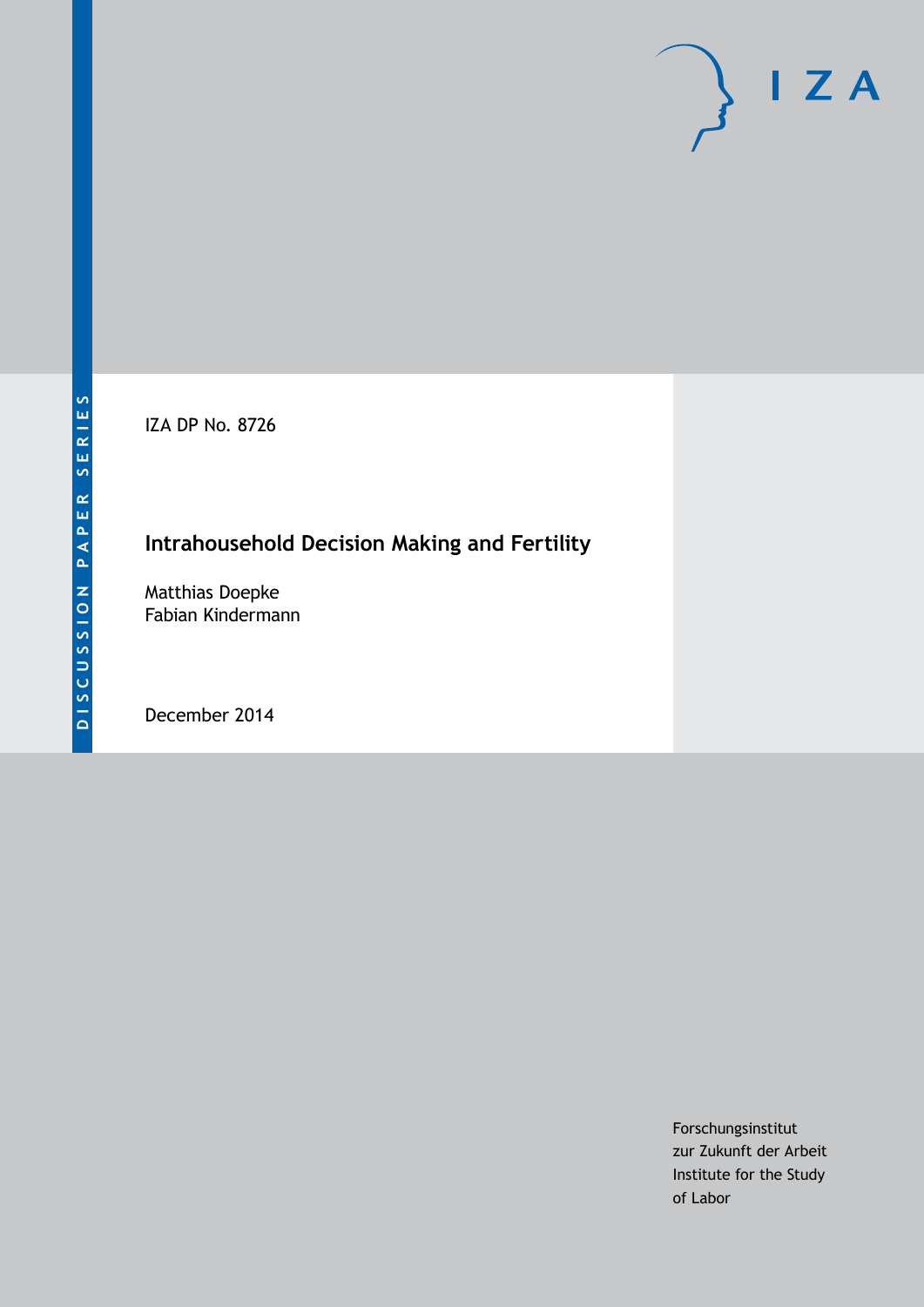# **Intrahousehold Decision Making and Fertility**

### **Matthias Doepke**

*Northwestern University and IZA*

### **Fabian Kindermann**

*University of Bonn*

Discussion Paper No. 8726 December 2014

IZA

P.O. Box 7240 53072 Bonn Germany

Phone: +49-228-3894-0 Fax: +49-228-3894-180 E-mail: [iza@iza.org](mailto:iza@iza.org)

Any opinions expressed here are those of the author(s) and not those of IZA. Research published in this series may include views on policy, but the institute itself takes no institutional policy positions. The IZA research network is committed to the IZA Guiding Principles of Research Integrity.

The Institute for the Study of Labor (IZA) in Bonn is a local and virtual international research center and a place of communication between science, politics and business. IZA is an independent nonprofit organization supported by Deutsche Post Foundation. The center is associated with the University of Bonn and offers a stimulating research environment through its international network, workshops and conferences, data service, project support, research visits and doctoral program. IZA engages in (i) original and internationally competitive research in all fields of labor economics, (ii) development of policy concepts, and (iii) dissemination of research results and concepts to the interested public.

<span id="page-1-0"></span>IZA Discussion Papers often represent preliminary work and are circulated to encourage discussion. Citation of such a paper should account for its provisional character. A revised version may be available directly from the author.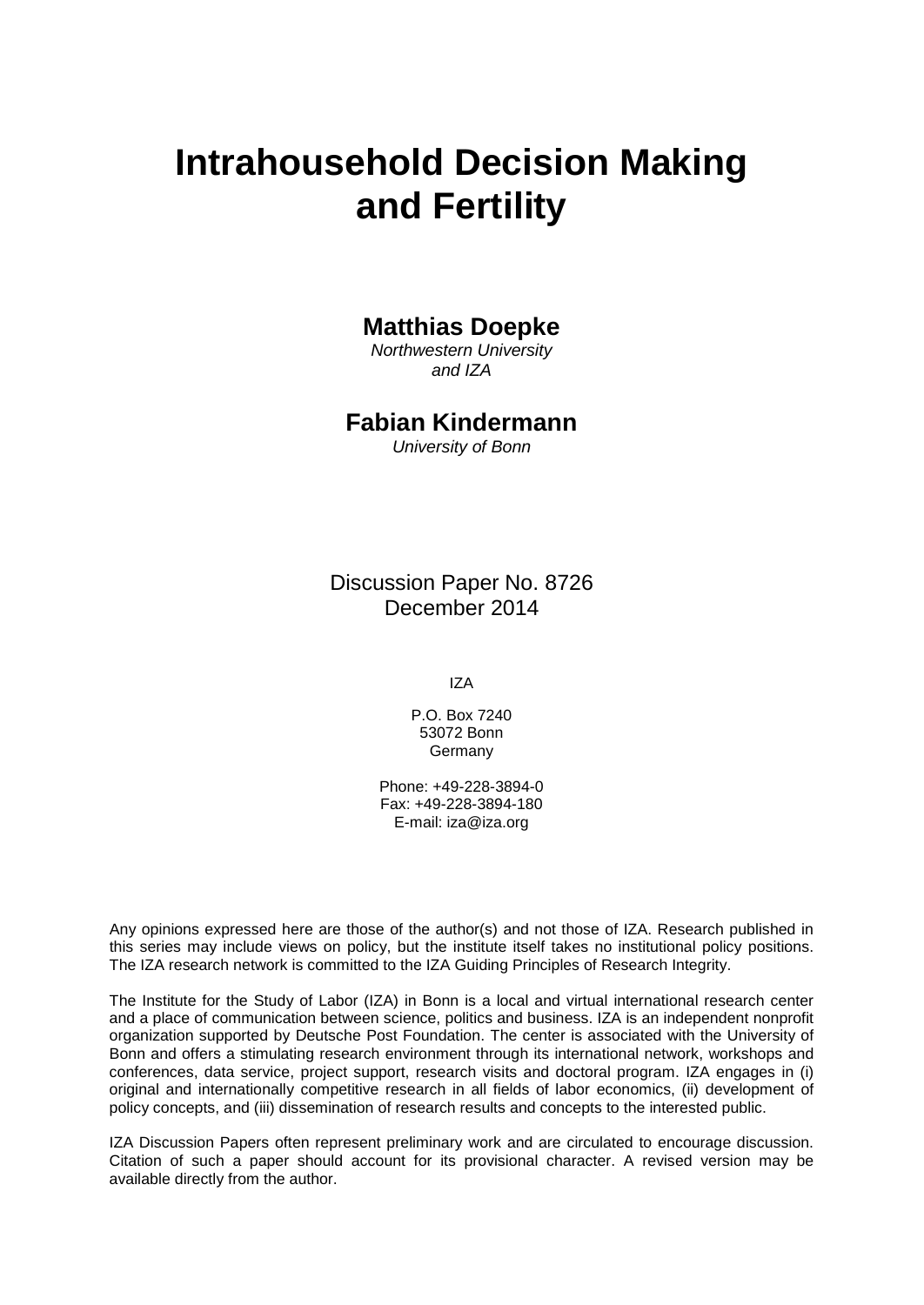IZA Discussion Paper No. 8726 December 2014

# **ABSTRACT**

# **Intrahousehold Decision Making and Fertility[\\*](#page-1-0)**

The economic theory of fertility choice builds predominantly on the unitary model of the household, in which there is a single household utility function and potential intra-household disagreement is abstracted from. Empirical evidence suggests, however, that many (potential) mothers and fathers disagree on whether to have children, on how many children to have, and on when to have them. In this paper, we review existing work that brings models of intrahousehold conflict and bargaining to bear on fertility choice, and we point out promising future directions for this line of research.

JEL Classification: D13, J12, J13

Keywords: fertility, bargaining, child care, limited commitment

Corresponding author:

Matthias Doepke Department of Economics Northwestern University 2001 Sheridan Road Evanston, IL 60208 USA E-mail: [doepke@northwestern.edu](mailto:doepke@northwestern.edu)

We thank Veronika Selezneva for helpful comments and suggestions. Financial support from the National Science Foundation (grant SES-1260961) is gratefully acknowledged.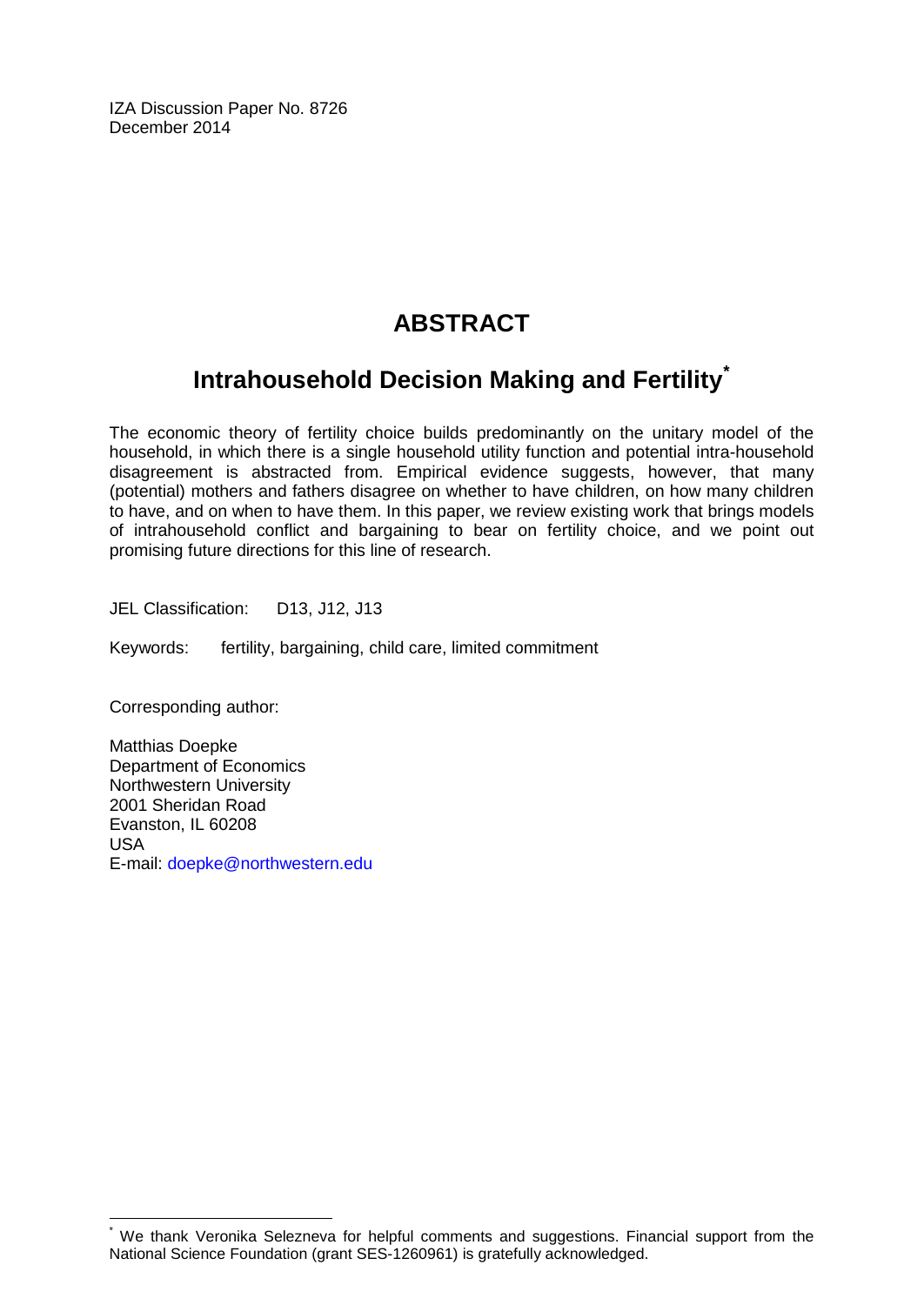## **1 Introduction**

Having a baby is perhaps the best example of a joint decision of two people: Without both a mother and father contributing, it is not possible to have one. This observation suggests that agreement between the parents is an important pre-condition for having a baby, and that disagreement is a potential reason for a lack of babies. Empirical evidence suggests that disagreement about fertility choices is commonplace. Westoff (2010) reports that in 17 out of 18 surveyed African countries men desire more children than women do, with an average gap in desired family size of 1.5 and a maximum of 5.6 in Chad.<sup>1</sup> In addition to a level difference in the desired fertility of women and men, there is also evidence of considerable heterogeneity across households. In Doepke and Kindermann (2014), we examine fertility preferences using data from a new survey, the Generation and Gender Program, which is carried out in panel form in several (mostly European) countries. The survey includes questions about each partner's desire for the arrival of another child. We find that conditional on having already one child and at least one partner desiring another child, there is disagreement about having a baby among more than 30 percent of couples. For couples having two children already, the rate of disagreement about having another one (conditional on at least one spouse wanting the baby) is above 50 percent.

The data on fertility preferences suggests at least the possibility that within-household disagreement on fertility is an important determinant of fertility outcomes. The economic literature on fertility choice, however, has mostly abstracted from the possibility of disagreement. Starting with the seminal contribution of Becker (1960), the vast majority of economic models of fertility have been based on a unitary model of the household, where the household is conceived as a single entity with a single utility function. While the unitary model has led to many important insights, there is now a substantial literature in family economics arguing that the unitary model is empirically rejected when compared to alternatives that allow for disagreement between different members of a family. Non-unitary models have been successfully applied to issues such as the allocation of consumption within the family, the determination of household labor supply, and the impact of the possibility of divorce on family decisions.

In this paper, we examine how models of fertility choice that allow for disagreement between the partners can contribute to explaining fertility in the data. When thinking about fertility decisions from this point of view, a few questions immediately emerge: What de-

Surveys were carried out in 1999 to 2008; see Westoff (2010), Table 6.2.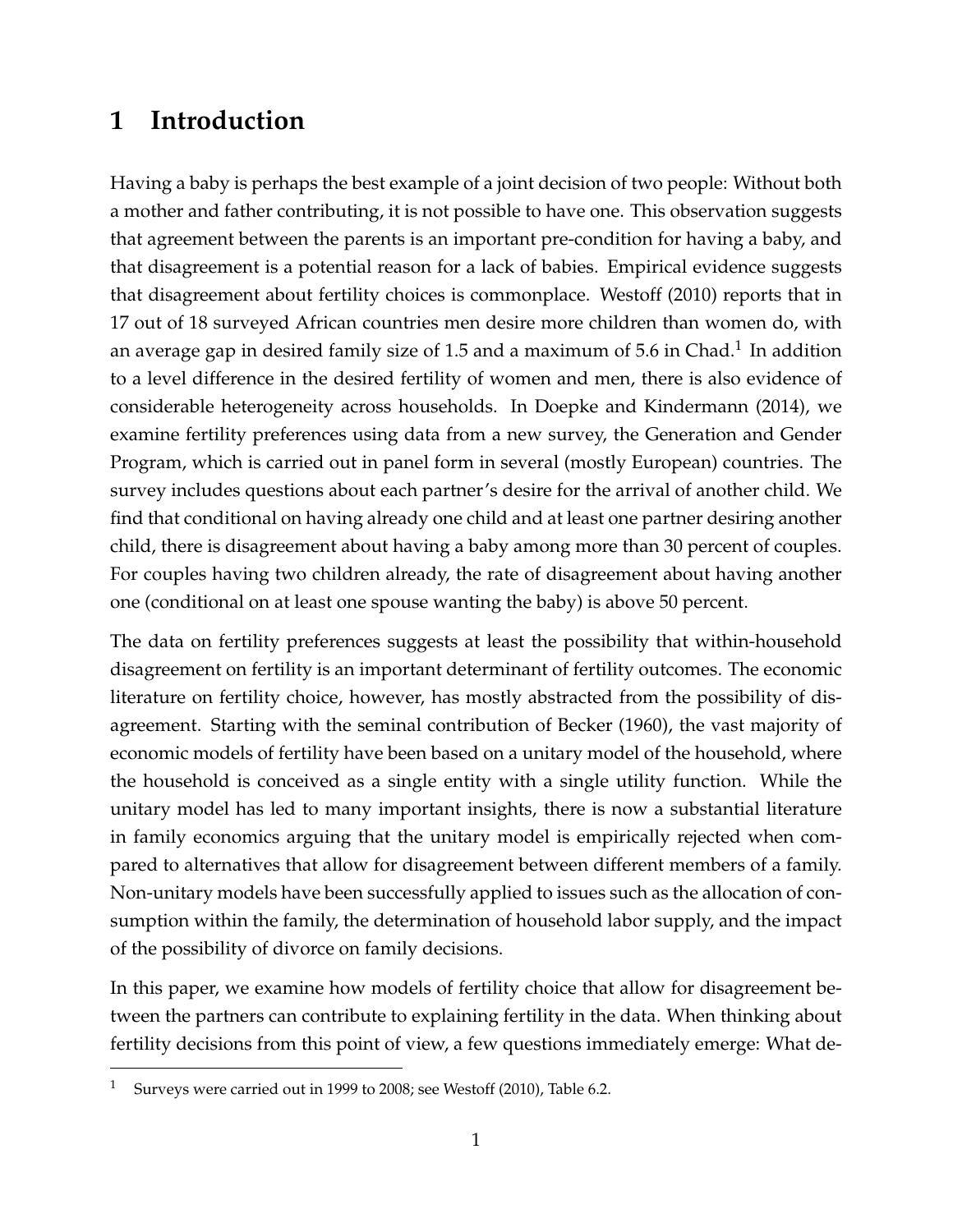termines whether partners have different preferences about children? If they disagree on having a baby, how is this disagreement resolved? Do they usually come to a mutually agreeable conclusion, and if so, how? What does this bargaining process imply for how the burden of raising children is shared within the family? And how does the extent of disagreement between spouses determine how many children are born overall?

Definitive answers for these questions are still lacking, and we believe that answering them should be an important part of the research agenda in the economics of fertility in the years to come. In this chapter, we summarize the progress that has been achieved so far, and point to some directions for future research that we believe to be particular promising. We start by reviewing a set of standard models of intra-household decision making. In Section 3, we summarize the existing literature on non-unitary models of fertility choice. In Section 4, we outline our own ongoing research on this topic and develop directions for future research in this area.

### **2 Models of intrahousehold resource allocation**

The analysis of intra household resource allocation goes back to the groundbreaking work of Becker (1973, 1974) on the theory of marriage. Becker develops his theory in two steps: He first characterizes the potential gains from marriage over living as two single households, and then outlines mechanism that explain how resources are distributed among partners.<sup>2</sup>

### **2.1 The gains from marriage**

In Becker's analysis, a married couple forms a production unit that combines market goods and the time of the two partners to produce output *c*. In simplified terms, we can formalize his theory as follows: Let there be a female and a male partner (indexed by  $i = f, m$ ) who form a married couple. Both partners are endowed with one unit of time, which they can split between market work  $l_i$  to generate labor income  $w_il_i$  and time spent on home production *t<sup>i</sup>* . The total output of the couple is determined by the production

We will use the term marriage throughout this chapter as label for a formal living arrangement between two partners of opposite gender. Most of the theory outlined here would however also apply to other arrangements such as cohabitation.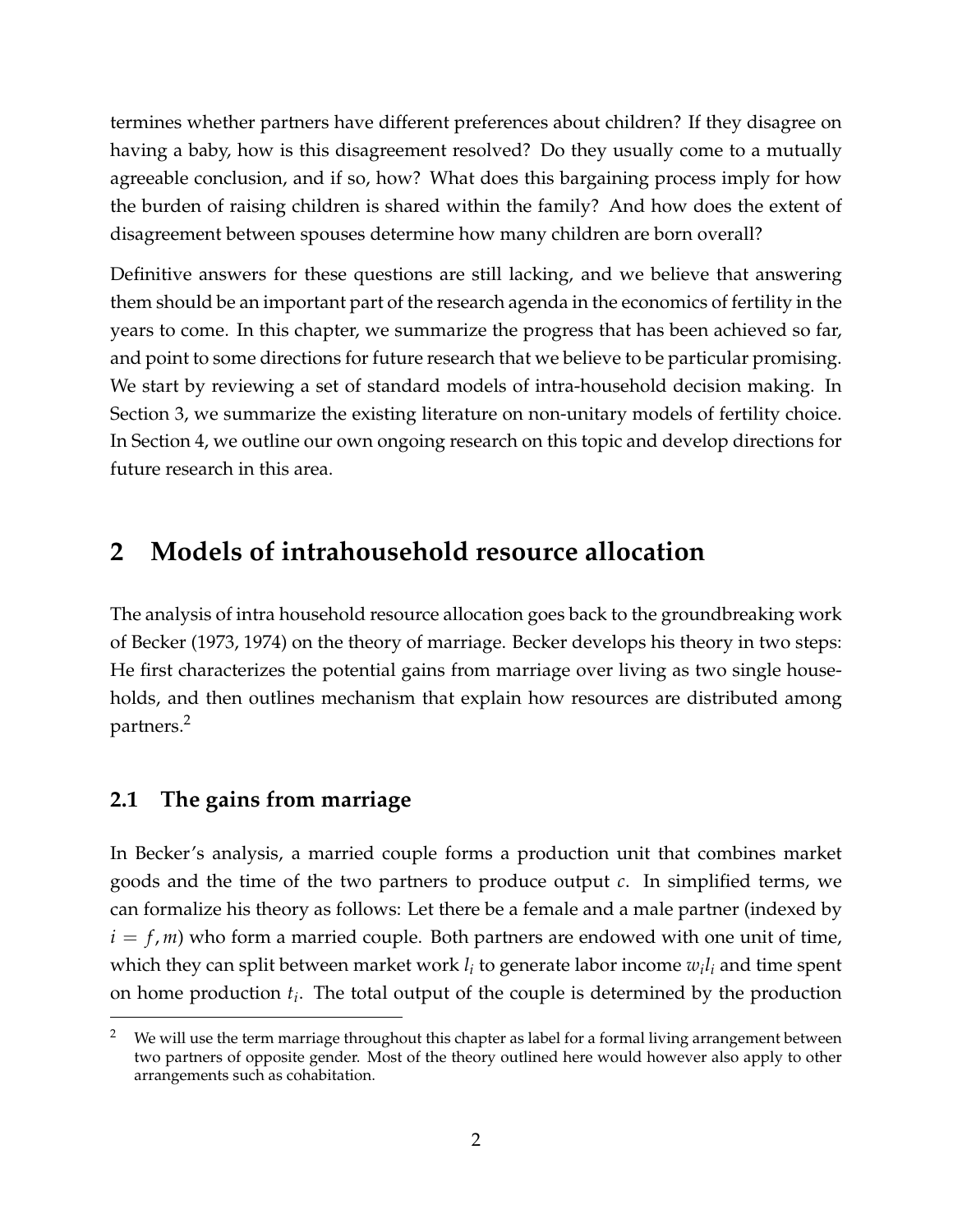function:

$$
c = f(x, t_f, t_m), \tag{1}
$$

where *x* is the total amount of goods purchased in the market. Given the wage rates *w<sup>i</sup>* , the couple chooses their effort levels *t<sup>f</sup>* and *t<sup>m</sup>* to maximize total output subject to the budget constraint

$$
x + w_f t_f + w_m t_m = w_f + w_m \tag{2}
$$

and the conditions  $x \geq 0$  and  $0 \leq t_f$ ,  $t_m \leq 1$ .

The alternative over living as a couple is to live as two single households. In this case, the single households' production levels would be

$$
c_f^0 = \max_{x_{f'}^0 t_f^0} f(x_{f'}^0, t_{f'}^0, 0) \qquad \text{s.t.} \quad x_f^0 + w_f t_f^0 = w_f \quad \text{and} \tag{3}
$$

$$
c_m^0 = \max_{x_m^0, t_m^0} f(x_m^0, 0, t_m^0) \qquad \qquad \text{s.t.} \quad x_m^0 + w_m t_m^0 = w_m. \tag{4}
$$

 $c_{f}^{0}$  $\sigma_f^0$  and  $c_m^0$  can be viewed as the *outside options* of the two partners. Living as a married couple provides additional benefits only if total production of the married couple is greater than the sum of individual single household productions, i.e.

$$
c > c_m^0 + c_f^0. \tag{5}
$$

Looking at this simple specification of a married couple's decision problem, one can identify three sources of the gains of the marriage:

- 1. *Specialization:* If the wages of the spouses differ, then the total output of the couple may increase if the partner with the higher wage specializes in market work and the other one in household production.
- 2. *Complementarity in home production:* There may be complementarities in home production such that a larger output is produced when two partners contribute to the production process.<sup>3</sup>

 $3$  The most important good produced in the family with complementarities in production between two partners of opposite gender certainly is children.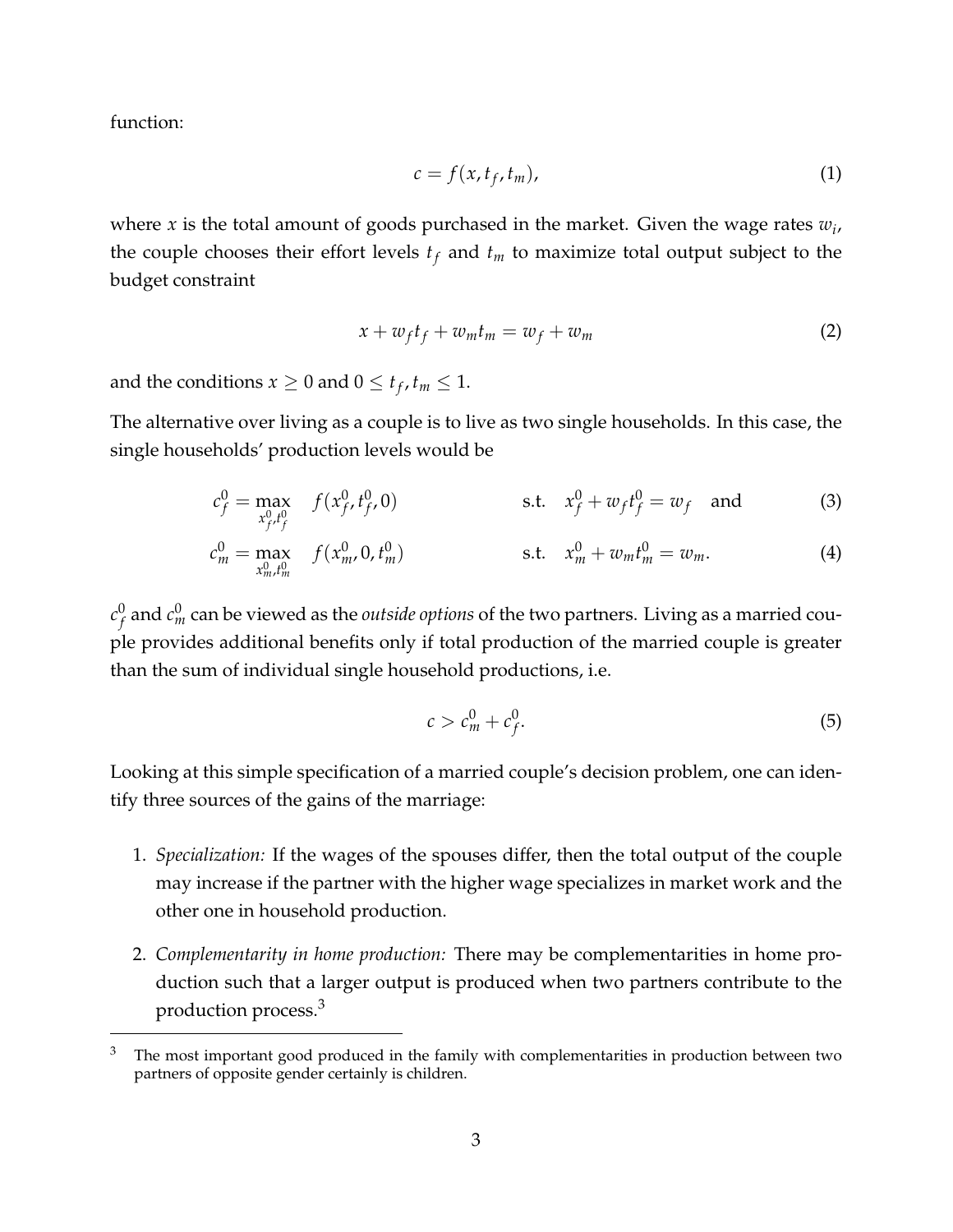3. *Economies of scale in consumption:* Economies of scale emerge when the spouses in total need less resources than two individuals to realize the same amount of effective consumption per person (e.g. a couple may need only one house, one fridge, and one TV).

In addition to these consumption-related gains from marriage, there can also be nonpecuniary benefits, i.e. love or match quality.

#### **2.2 The allocation of resources through the marriage market**

When the gains from marriage are positive, in principle both spouses could be better off married compared to being single. However, the spouses welfare depends not just on the gains from marriage, but also on the distribution of consumption among the spouses. This leads us to the central issue of this chapter, namely how the potential conflict between the spouses regarding the intra-household allocation is resolved. Becker's central assumption for addressing this issue is that the spouses can make binding commitments about the marital allocation before getting married. If there is no choice of potential marriage partners but there are only two people whose only choices are two marry each other or to stay single, the only requirement for the binding pre-marital agreement is that the allocation  $c_f$  and  $c_m$  satisfies the conditions:

$$
c_f + c_m = c
$$
 as well as  $c_f \ge c_f^0$  and  $c_m \ge c_m^0$ . (6)

The first condition, the *resource constraint*, tells us that the amount of resources consumed by the two partners can't exceed the total amount of resources available. The two inequality constraints, the *participation constraints*, ensure that both partners will prefer to live as a couple over living as single.

When there are only two potential spouses and the gains from marriage are positive, there are many allocations that satisfy (6). However, if there are many potential spouses, Becker (1973) argues that the allocation will be pinned down by competition in the marriage market. Consider a setting where there are *n* females and *n* males, that each can decide whom to marry. Becker argues that the equilibrium of the marriage market must be characterized by a sorting of the partners as well as respective consumption levels such that no man and woman have the incentive to split up with their current spouse, marry each other, and thereby both obtain a higher consumption level. As a direct result he finds that total output (i.e. the sum of outputs of the couples) will be maximized by such an allocation.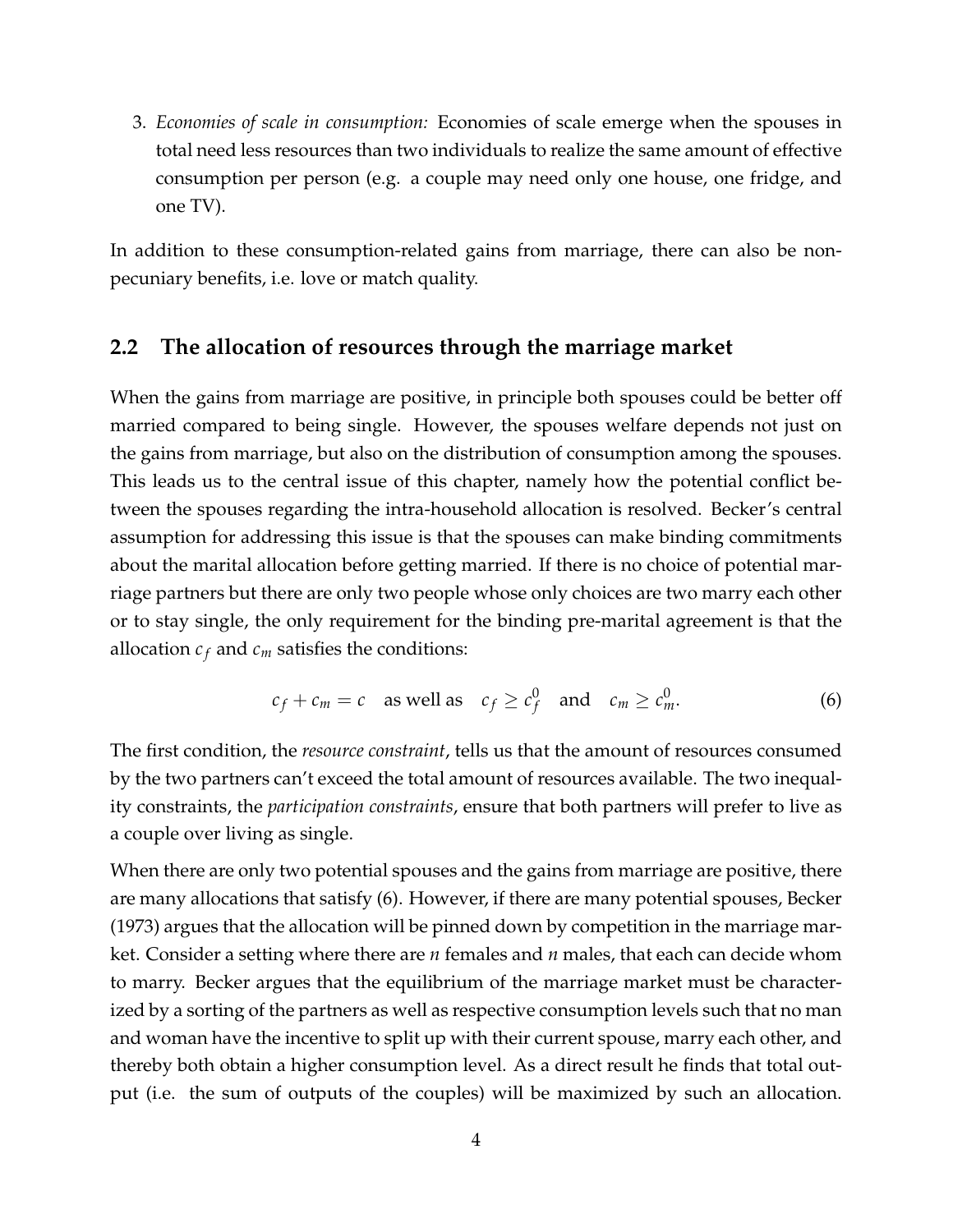While the consumption allocation generated by the marriage market is not guaranteed to be unique, uniqueness usually follows if there is a smooth distribution of characteristics of potential spouses.

### **2.3 The allocation of resources through ex-post bargaining**

The assumption of full commitment to the marital allocation before the marriage takes place is a strong one, and much of the subsequent literature considers settings where the intra-household allocation is determined ex-post when the spouses are already married. Becker (1974) develops the notion of *caring*. He assumes that one partner, the *altruist*, has all the power to determine the distribution of resources, but derives utility from the other spouse's consumption. This leads to a unique distribution of resources between the partners. In the most extreme case in which own consumption and consumption of the partner weigh equally in the utility function of the altruist, resources will be split equally.<sup>4</sup>

In more general settings where none of the spouses has the entire decision power, it is necessary to consider explicit bargaining between the spouses. An early contribution to the bargaining literature is Manser and Brown (1980). They assume that each spouse only derives utility from her own consumption, but the spouses cooperate so that the allocation derived from the bargaining game is Pareto efficient.<sup>5</sup> Manser and Brown study potential bargaining rules according to which the resource allocation in a marriage could be determined:<sup>6</sup>

1. *Dictatorial rule:* Under the dictatorial rule, only one of the household members, e.g. the wife, has all the power to determine the resource allocation. Consequently, in order to ensure participation of the husband, she will offer him his outside option  $c_m^0$  and consume the entire marital surplus herself, i.e.

$$
c_f = c - c_m^0 \quad \text{and} \quad c_m = c_m^0. \tag{7}
$$

Becker (1974) discusses the notion of caring within the context of a marriage market with commitment, but the same concept can be applied to a setting with ex-post determination of the allocation of consumption.

There is also a literature on non-cooperative bargaining in the household where the spouses may fail to achieve efficiency. See Lundberg and Pollak (1994) for an overview and Doepke and Tertilt (2014) for a recent application of this model in the context of economic development.

 $^6$  We assume without loss of generality that utility is linear in consumption levels  $c_i$ .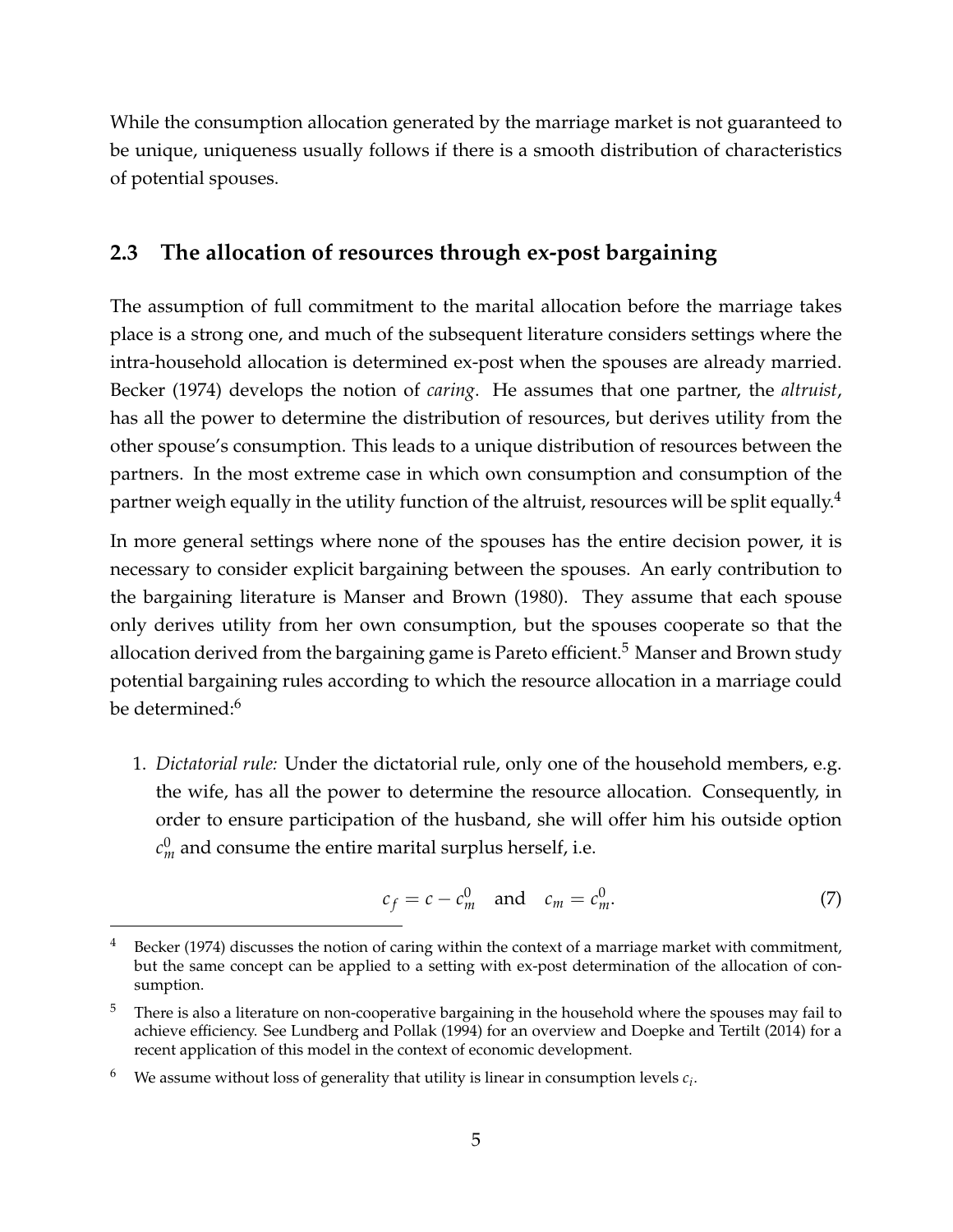2. *Symmetric bargaining:* One example of symmetric bargaining is Nash bargaining, which leads to an allocation that is the solution to the following optimization prob $lem<sup>7</sup>$ 

$$
\max_{c_f, c_m} \left\{ \left[ c_f - c_f^0 \right] \cdot \left[ c_m - c_m^0 \right] \right\} \quad \text{s.t.} \quad c_f + c_m = c. \tag{8}
$$

With the marital surplus being  $c^{\text{sur}} = c - c_f^0 - c_m^0$ , the solution to this bargaining game is

$$
c_f = c_f^0 + 0.5 \cdot c^{sur}
$$
 and  $c_m = c_m^0 + 0.5 \cdot c^{sur}$ . (9)

Hence, under symmetric Nash bargaining, the marital surplus is split evenly between the two partners.<sup>8</sup>

Figure 1 visualizes the two solutions. Note that both the dictatorial solution and the Nash solution lie on the utility possibility frontier and respect the participation constraints for both partners, i.e. all conditions in (6) are satisfied. In fact all allocations that lie on the bold part of the utility possibility frontier satisfy these conditions. One can represent the set of allocations that satisfy (6) as solutions to the household optimization problem

$$
\max_{c_f, c_m} \left\{ \left[ c_f - c_f^0 \right]^\alpha \cdot \left[ c_m - c_m^0 \right]^{1-\alpha} \right\} \quad \text{s.t.} \quad c_f + c_m = c \tag{10}
$$

for  $\alpha \in [0, 1]$  For a given  $\alpha$ , the solution is given by:

$$
c_f = c_f^0 + \alpha \cdot c^{\text{sur}} \quad \text{and} \quad c_m = c_m^0 + (1 - \alpha) \cdot c^{\text{sur}}. \tag{11}
$$

We can consequently think of  $\alpha$  as the *bargaining power* of the wife. If  $\alpha = 1$  then the wife has all the power and will act like a dictator, and vice versa for the husband at *α* = 0. For *α* = 0.5 we are back at the classical Nash bargaining solution advocated by Manser and Brown (1980).

<sup>7</sup> Manser and Brown (1980) also study the Kalai-Smorodinsky model, which under the assumption of linear utility is equivalent to the Nash model.

<sup>&</sup>lt;sup>8</sup> The implications of Nash bargaining on household demand functions is studied in more detail in McElroy and Horney (1981).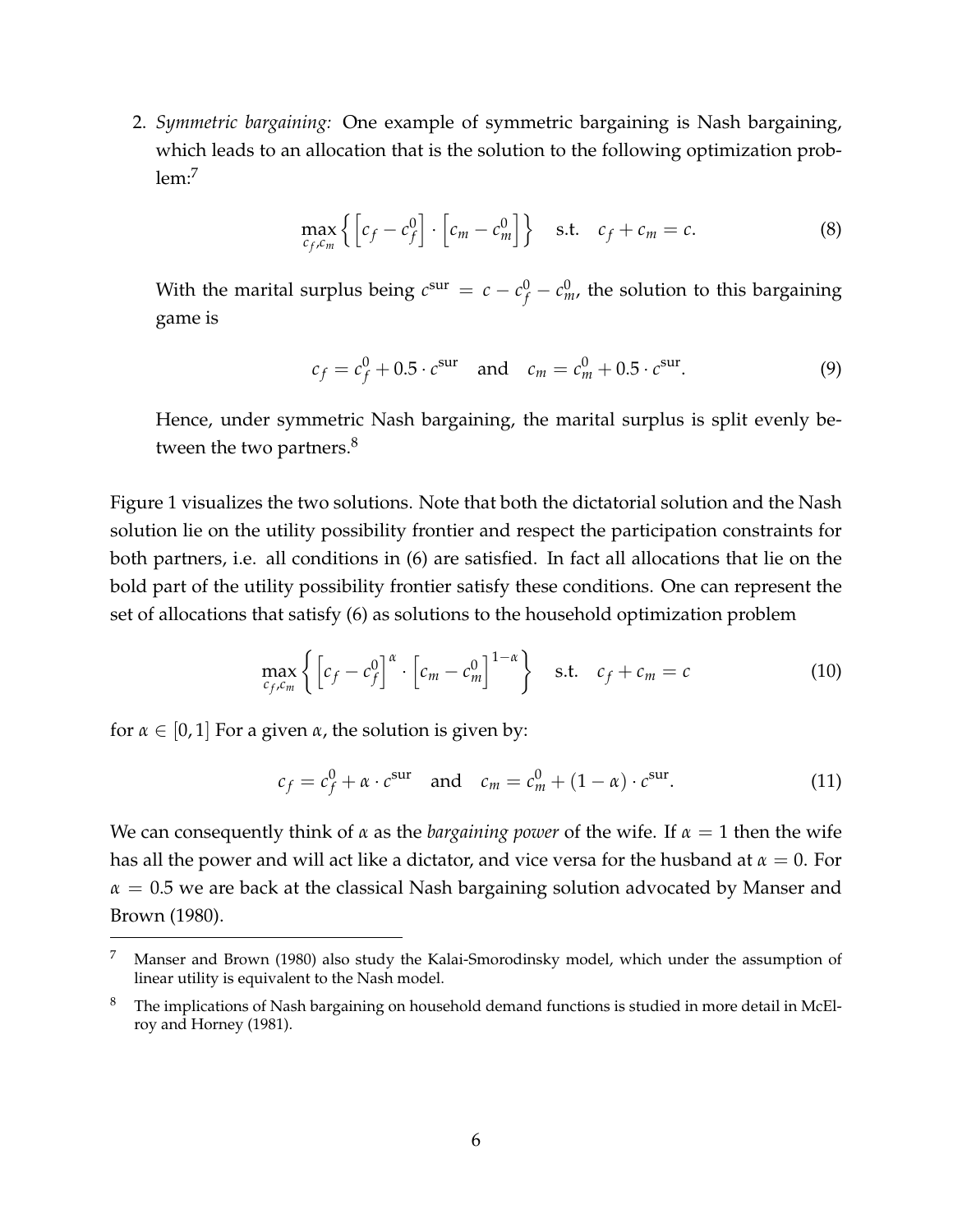

*Figure 1:* Different bargaining solutions

#### **2.4 More general cooperative bargaining models**

Chiappori (1988, 1992) points out that one issue involved in testing cooperative bargaining models such as Manser and Brown (1980) versus alternatives (such as unitary models or non-cooperative bargaining models) is that explicit bargaining models usually imply a particular rule for sharing consumption among the spouses. When the data rejects a model of this kind, it is difficult to know whether this is because cooperative bargaining is rejected in general or because the sharing rule has been misspecified. To overcome this problem, Chiappori (1988, 1992) proposes a more general specification of a household resource allocation problem that he calls the *collective model*. Specifically his approach only rests on two assumptions:

1. The resource allocations in the household are Pareto optimal.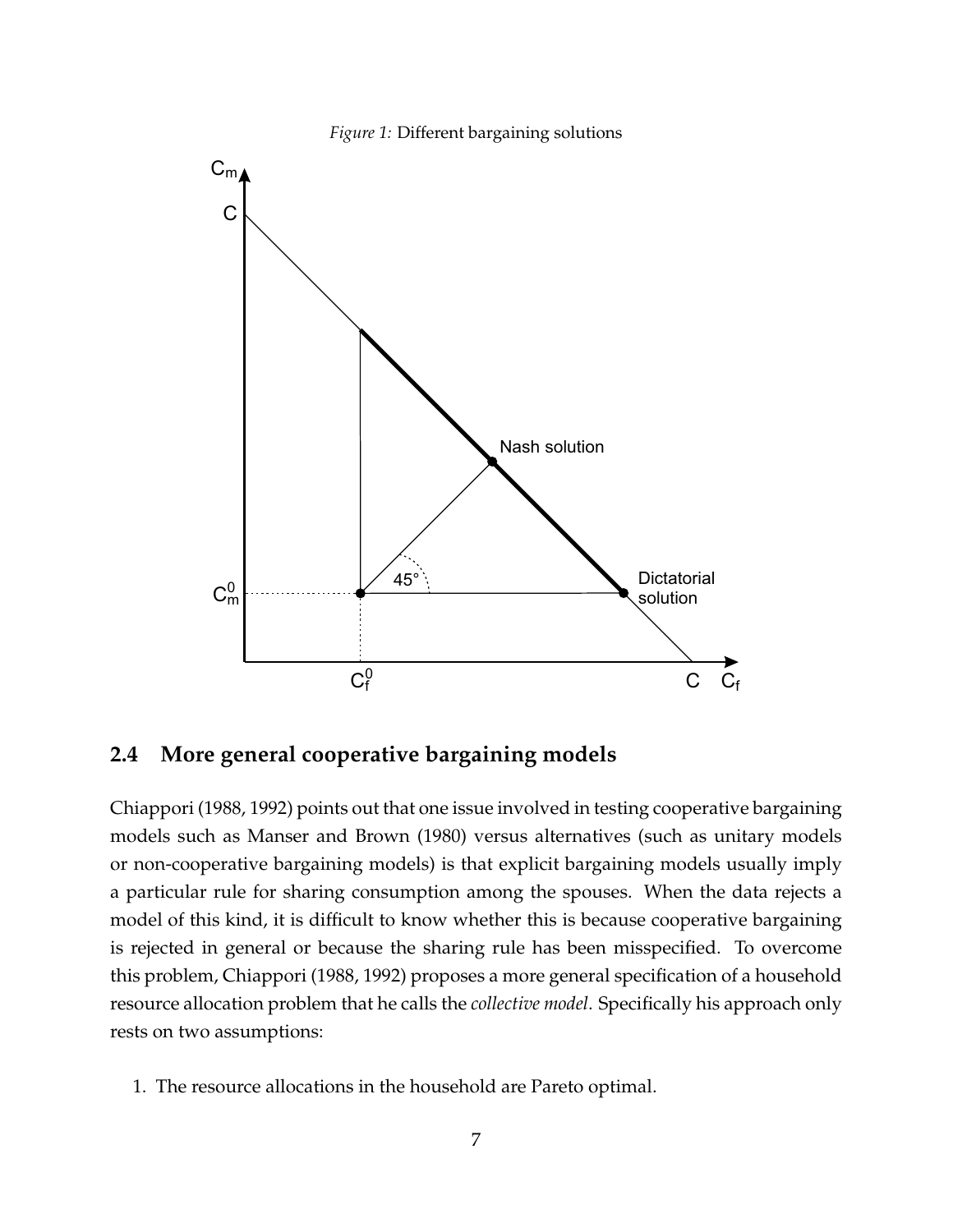2. The two partners have egoistic preferences, i.e. they value only their own consumption and leisure.

With only these two assumptions, Chiappori derives falsifiable conditions on household labor supplies that only depend on the aggregate consumption level of the household. This proves valuable to empirical research, since reliable data on individual consumption levels of household members tend to be scarce, while data on individual labor supply and aggregate household consumption are available. In addition, it is possible to derive similar results if some altruism is allowed for.

The main intuition of Chiappori's work is well described in Chiappori (1992). Under the above conditions the household optimization problem can be viewed as a two-stage process. In the first stage, non-labor income of the household *I* is distributed between the spouses according to some income splitting rule that may depend both on the wage structure and on other factors *y*. As a result, the spouses receive non-labor income shares of

$$
I_f = \varphi(w_f, w_m, y) \cdot I \quad \text{and} \quad I_m = (1 - \varphi(w_f, w_m, y)) \cdot I. \tag{12}
$$

Given a proper income sharing rule, the solution to the household resource allocation problem is equivalent to the solution of the two single optimization problems

$$
\max_{c_i, l_i} U_i(c_i, 1 - l_i) \quad \text{s.t.} \quad c_i = I_i + w_i l_i, \quad i = f, m. \tag{13}
$$

One implication of this result is that any change in one spouse's wage will affect the other spouse's labor supply solely through an income effect. Hence, any change in non-labor income and/or the wife's wage that has the same effect on the husband's labor supply must lead to the same *cm*. This property makes it possible to recover the sharing rule *φ* from the data and derive labor supply functions.

Using this approach, Browning et al. (1994) show that the allocation of consumption among spouses depends on the their relative incomes and ages using Canadian family expenditure data. Browning and Chiappori (1998) more formally test the symmetry and rank conditions on the Slutsky matrix implied by the collective household decision model. They find that in the data for couples, none of the conditions derived from the collective model are rejected, whereas the symmetry conditions implied by the unitary household model with income pooling are violated.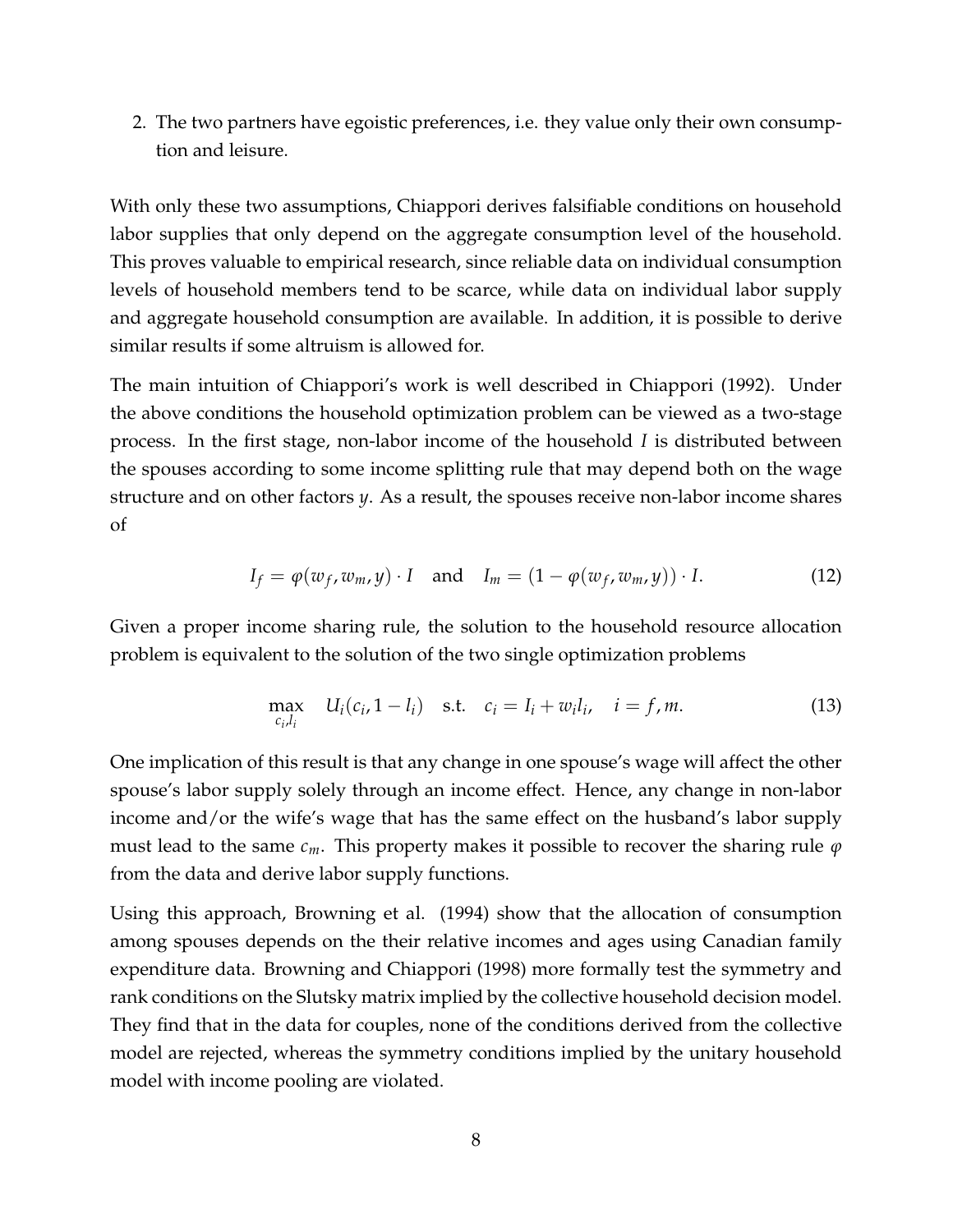#### **2.5 The role of the outside option**

Within the cooperative bargaining literature relying on explicit bargaining models, most papers assume that the outside options of the spouses reflect the case of divorce. This is a limiting assumption, because it implies that only factors that affect utility in case of divorce can affect bargaining power. To deal with this issue, Lundberg and Pollak (1993) argue that while divorce might be an ultimate threat between married partners, it need not be the most important threat point when the resource distribution within the family is decided on. Instead, they propose the *separate spheres* bargaining model, which considers a non-cooperative equilibrium during the marriage as the outside option.

In condensed form their model setup looks as follows. Consider two spouses of gender  $i = f$ , *m* who each own some exogenous income  $I_i$ . The spouses have preferences over private consumption  $c_i$  as well as two public goods  $q_f$  and  $q_m$ , where the wife has the larger preference for  $q_f$  and the husband the larger preference for  $q_m$ . The collective goods  $q_f$  and  $q_m$  can be viewed as goods typically produced by women and men within the family, respectively. Preferences are represented by utility functions

$$
U_f(c_f, q_f, q_m) \quad \text{and} \quad U_m(c_m, q_f, q_m). \tag{14}
$$

Under Nash bargaining, the couple will solve the optimization problem

$$
\max_{c_f, c_m, q_f, q_m} \quad \left[ U_f(c_f, q_f, q_m) - U_f^0 \right] \cdot \left[ U_m(c_m, q_f, q_m) - U_m^0 \right] \tag{15}
$$

subject to the aggregate resource constraint

$$
c_f + c_m + q_f + q_m = I_f + I_m. \tag{16}
$$

The question that Lundberg and Pollak (1993) are concerned with is how to determine the outside options  $U_f^0$  and  $U_m^0$ . The divorce threat bargaining model would imply that the outside options are the utilities the two partner can attain when they decide privately about how much to consume of *c<sup>i</sup>* , *q <sup>f</sup>* and *qm*, respecting their private budget constraint

$$
c_i + q_f + q_m = I_i \quad \text{for} \quad i = f, m. \tag{17}
$$

Consequently, the collective goods in the family  $q_f$  and  $q_m$  become private goods for the individuals and the outside options will solely be functions of the individual's income,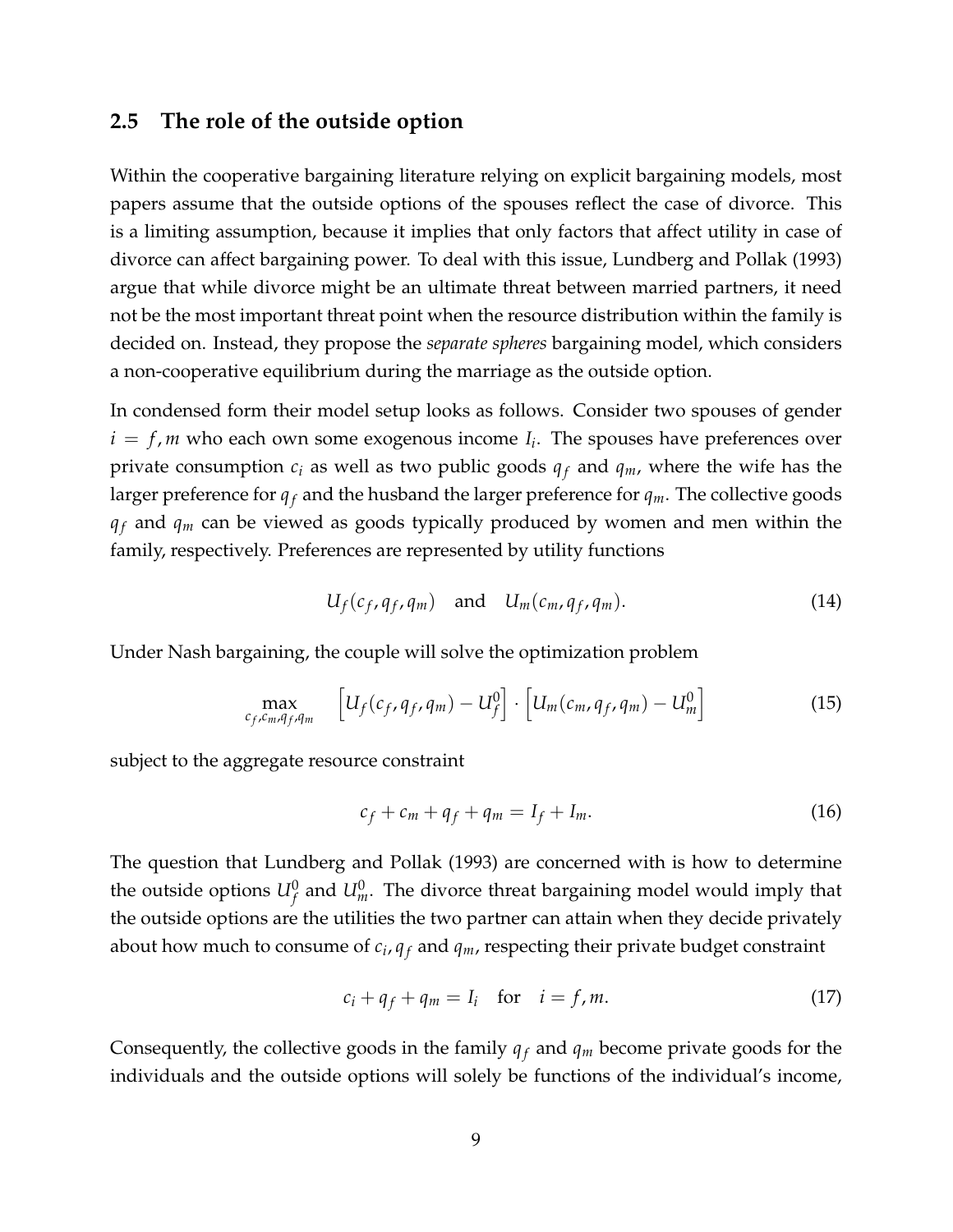i.e.  $U_f^0=U_f^0(I_f)$  and  $U_m^0=U_m^0(I_m)$ .

In contrast, the separate spheres bargaining model assumes that when the two partners are unable to cooperate, they revert to a non-cooperative game. Since the wife has the higher preference for  $q_f$  and the husband the higher preference for  $q_m$ , the non-cooperative equilibrium allocation will be such that  $f$  will only contribute to  $c_f$  and  $q_f$ , while  $m$  will split his income between  $c_m$  and  $q_m$ . This is why the model is called separate spheres. When the non-cooperative game is of Cournot-Nash type, then the demand functions for *c f* , *cm*, *q <sup>f</sup>* and *q<sup>m</sup>* are determined by the following optimization problems

$$
\max_{c_f^0, q_f^0} U(c_f^0, q_f^0, \bar{q}_m^0) \qquad \text{s.t.} \quad c_f^0 + q_f^0 = I_f \quad \text{and} \tag{18}
$$

$$
\max_{c_m^0, q_m^0} U(c_m^0, \bar{q}_f^0, q_m^0) \qquad \qquad \text{s.t.} \quad c_m^0 + q_m^0 = I_m. \tag{19}
$$

Each spouse decides on consumption of the private good and the public good in his or her sphere, taking the public good provision by the other spouse as given. The solutions to the above equations are demand functions for the public goods  $q_f(I_f, \bar{q}_m)$  and  $q_m(I_m, \bar{q}_f)$ , the intersection of which defines the non-cooperative equilibrium level of public-good provision. Since the two partners strategically interact in the non-cooperation case, their outside options will depend not only on their own income, but also on that of their spouse, i.e.  $U_f^0 = U_f^0(I_f, I_m)$  and  $U_m^0 = U_m^0(I_m, I_f)$ .

Lundberg and Pollak (1993) argue that the validity of the separate spheres bargaining model can be tested using policy reforms that target transfers (like child benefits or allowances) towards mothers. Consider a transfer *t* that is paid to families with children. Since after divorce children (usually) stay with the mother, in the divorce threat bargaining model the transfer will end up with the woman in the case of non-cooperation, i.e. the outside options will be  $U_f^0(I_f+t)$  and  $U_m^0(I_m)$ , regardless of whether during marriage the transfer is targeted toward the husband or the wife. Hence, to which spouse the transfer is targeted during marriage should not affect the allocation of consumption. In the separate spheres model, in contrast, the outside option is non-cooperation during marriage. In this scenario, who the transfer is targeted towards matters for the outside option. When the wive receives the transfer, the outside options are  $U_f^0(I_f + t, I_m)$  and  $U_m^0(I_m, I_f + t)$ , and vice versa if the husband is the recipient. By shifting outside options, the targeting of the transfer will affect the intra-household allocation during the marriage. Lundberg et al. (1997) provide evidence in favor of this prediction by analyzing a reform of child allowances in the United Kingdom in the 1970s that transferred a substantial amount of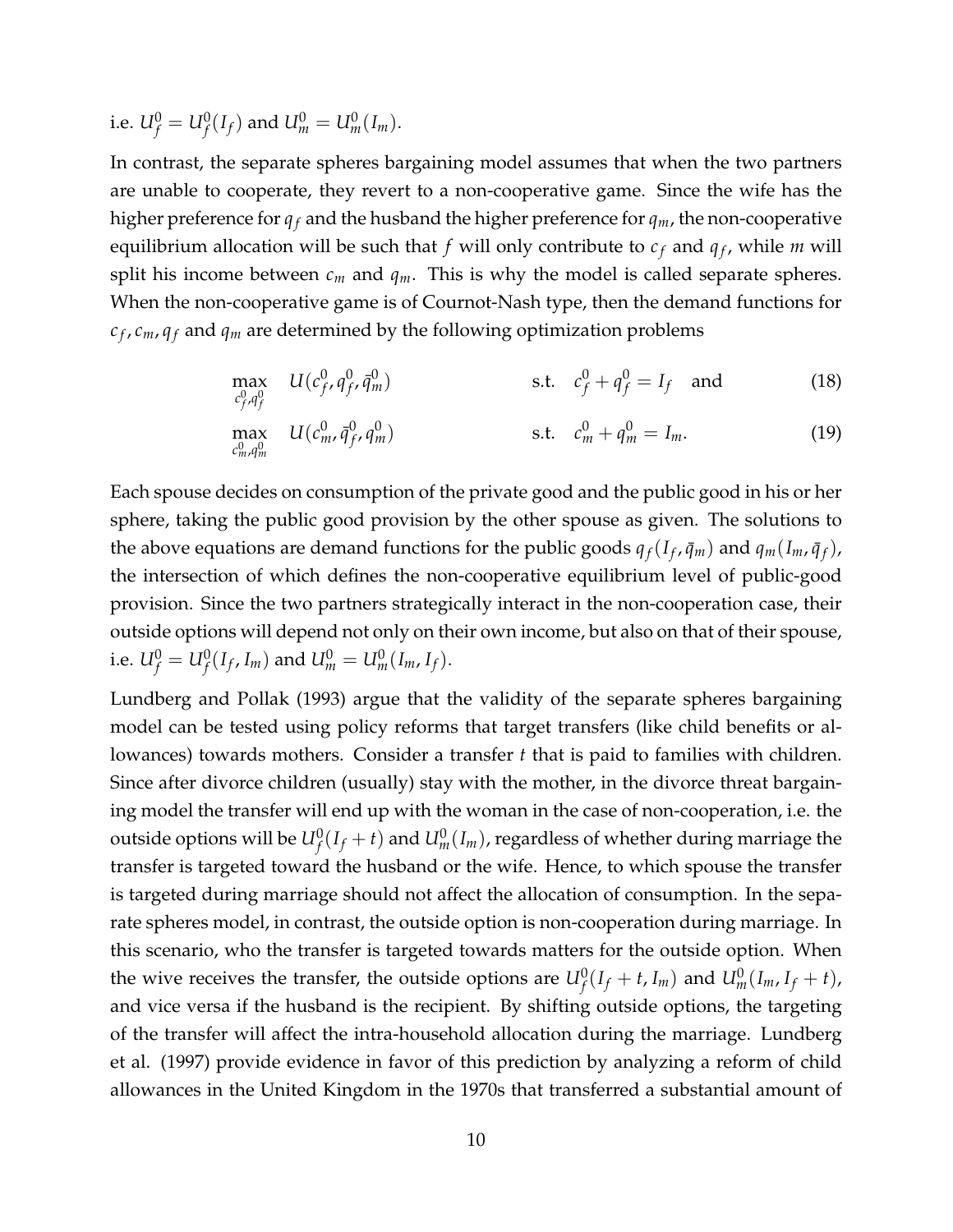resources to women. They find that as a result, spending on women's and children's clothing relative to men's clothing increased, which supports the separate spheres model.

### **2.6 Intertemporal behavior and commitment**

Up to this point we have focused on static models of intrahousehold resource allocation. When it comes to intertemporal household behavior, two questions arise:

- 1. Is the bargaining power of the spouses constant over time and if not, how does it evolve and what are its determinants?
- 2. Can households commit to future consumption plans that they agreed on at a certain date?

Basu (2006) criticizes that most of the literature on intrahousehold resource allocation either takes the bargaining power of two partners as given or assumes that it depends solely on exogenous factors. In his view, it is not only the balance of power between two partners that determines their choices, but it is also choices that determine the balance of power. More concretely, he develops a setup where the wife's bargaining power increases in her labor earnings, which depend not just on the exogenous wage but also on endogenous labor supply. He shows that this setup can generate multiple stable equilibrium allocations, so that two otherwise identical societies can end up with different levels of female labor supply. In a society with low female labor supply, when the balance of power between the female and the male partners shifts for some exogenous reason, the economy may shift to the equilibrium with high labor supply, resulting in a dramatic increase in female labor supply for a small change in the environment.

Mazzocco (2007) asks whether households can commit to consumption plans they make at a certain date. A commitment problem can arise when a couple makes a consumption plan at time *t* for any future period  $t + k$  which causes a participation constraint of one spouse to be violated. If there is lack of commitment, the spouses need to take this commitment problem into account when forming their plans, which puts additional restrictions on the consumption and savings behavior of married couples. Mazzocco (2007) shows that CEX data rejects the assumption of full commitment, suggesting that limited commitment is an important factor limiting couple's ability to achieve an ex-ante efficient allocation.

Summing up, the family economics literature has developed strong evidence that the intrahousehold allocation of resources is not well described by the maximum of a unitary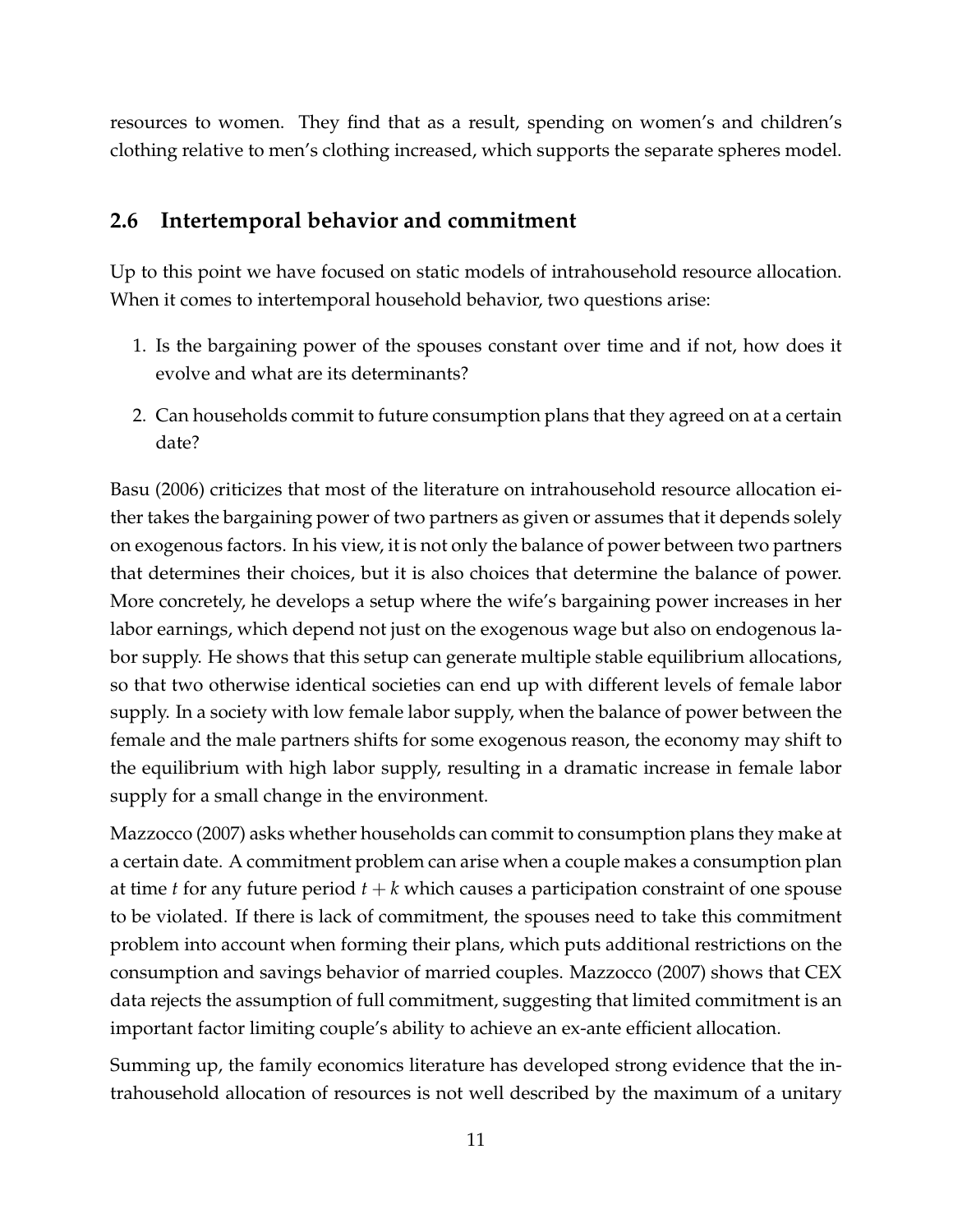household welfare function. Instead, the resolution of conflicting interests between different household members plays an important role. Household bargaining models have proven useful in understanding the determinants of intrahousehold decision making. When applying such models, however, one has to carefully address a few issues, namely the specification of outside options, the determinants of bargaining power, and whether households are able to commit to future actions.

### **3 Fertility as an intrahousehold decision**

One of the most profound decisions for a couple is how many children to have. Children are costly in terms of money and time, they need to be taken care of for many years, and they can have a major impact on the spouses' labor supply and career prospects. In this section, we discuss how the theories of intrahousehold decision making described above can be applied to fertility choice. We start with a discussion of the implications of the unitary model of the household for fertility choice, and then consider the implications of models that allow for conflict within the household.

#### **3.1 The unitary model applied to fertility decisions**

Starting with the seminal contribution of Becker (1960), most of the economic literature on fertility choice has been cast within the unitary model of the household, where decisions are derived from a common utility function for the household. In its simplest form, this model of fertility decisions assumes there to be a household consisting of a female and a male wage earner with wages  $w_f$  and  $w_m$  and other income  $I_f$  and  $I_m$ . The household decides on consumption *c* and on how many children to have *n*. Children are costly in that they require a goods expenditure of *q* per child (e.g., food and clothing). In addition, there is a time cost of *z* per child. The preferences of the household for consumption and the number of children can be represented by a utility function *u*(*c*, *n*), where both goods are normal. Assuming that  $w_f \leq w_m$ , it is optimal for the wife to provide child care, so that the household maximizes utility subject to the budget constraint

$$
c + qn = (1 - zn)w_f + w_m + I_f + I_w.
$$
 (20)

From this optimization problem we can derive demand functions for consumption and children  $c(w_f, w_m, I_f + I_w)$  and  $n(w_f, w_m, I_f + I_w)$ . It is straightforward to show that we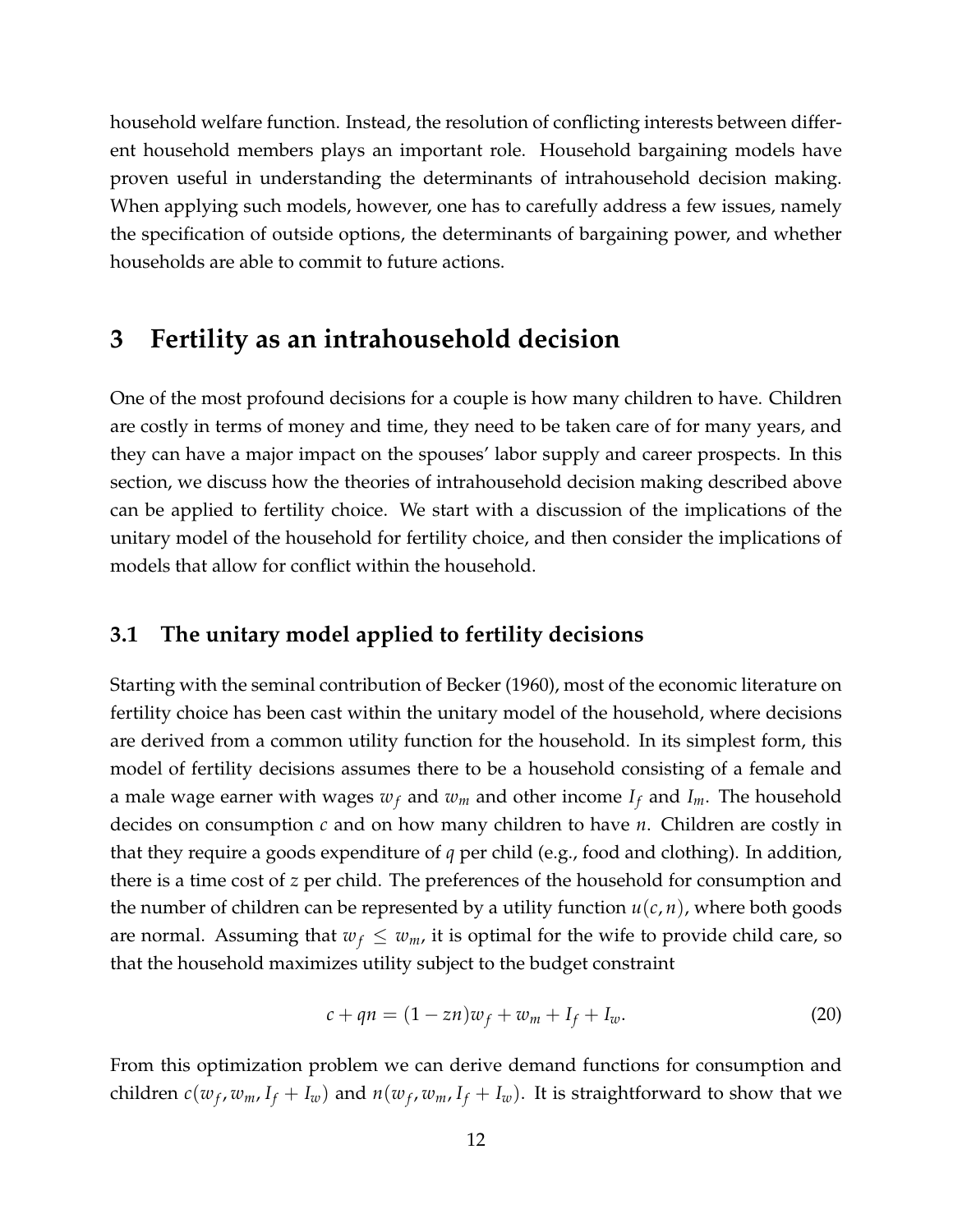have

$$
\frac{\partial n}{\partial w_m} \ge 0 \quad , \quad \frac{\partial n}{\partial w_f} \ge 0 \quad \text{and} \quad \frac{\partial n}{\partial I_f} = \frac{\partial n}{\partial I_m} \ge 0. \tag{21}
$$

Hence, a rise in the husband's labor income will increase the number of children, whereas a rise in the wife's wage has ambiguous effects. On the one hand, a rise in the female wage generates a positive income effect, which leads to a higher demand for children. On the other hand, the rise in the wage increases the cost of child care, thereby reducing the the demand for children through a substitution effect. Building on these effects, Jones et al. (2011) discuss how different assumptions on the household optimization problem shape the cross-sectional distribution of fertility in a society.

#### **3.2 Empirical evidence against unitary models of fertility choice**

An important implication of the unitary model of fertility choice is that effect of an increase non-labor income *I<sup>i</sup>* on fertility is positive and identical for male and female income, i.e., transferring a given amount of money to either the wife or the husband should result in the same increase in fertility. Schultz (1990) tests whether this implication holds in the data. Using data from the 1981 Socioeconomic Survey of Thailand, he finds that only transfer income to women has a significant impact on the number of children. In contrast, men's transfer income appears to be put to other uses. A similar analysis is carried out by Klawon and Tiefenthaler (2001). Using Brazilian household data, they find that increases in non-wage income of both husband and wife lower fertility. The negative sign does not necessarily contradict the unitary model, as this could be due to a substitution of child quantity for child quality as income goes up. However, the effect of female non-wage income on fertility is also found to be substantially larger than that of male non-wage income, which speaks against the unitary model.

Hener (2014) uses child preference data from the German Socioeconomic Panel (GSOEP) to analyze to whether couples bargain over fertility. If bargaining is relevant and couples have different preferences for children, then the distribution of bargaining power should matter for the fertility outcome. The GSOEP asks couples in several waves about the importance of having children (measured on a four-point scale). Using this information, couples can be classified depending on whether there child preferences are aligned. Using the relative income of the female partner as a proxy for bargaining power, he finally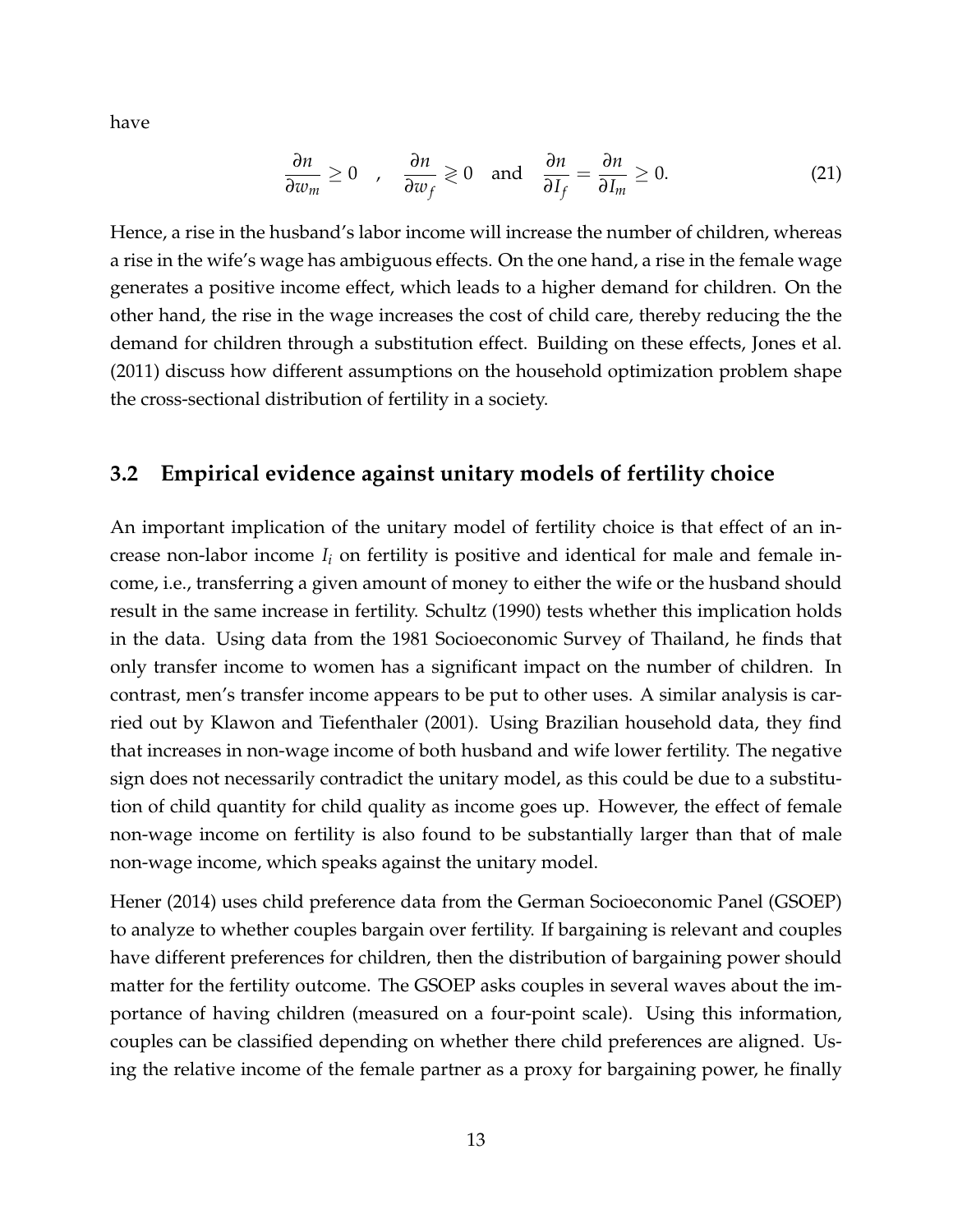finds that for couples with conflicting preferences, the woman's bargaining power has a significant impact on the fertility outcome.

This evidence suggests that the unitary model provides an incomplete picture of the economic determinants of fertility decisions. As a consequence, a literature has emerged that treats fertility as a more complex decision between a mother and father with potentially conflicting views about fertility.

### **3.3 The collective model of fertility choice**

Blundell et al. (2005) use Chiappori's collective model of the household to study fertility. The model is based on the labor supply and consumption choice model of Chiappori (1988, 1992), but extended by a public consumption good (which can be interpreted as children). Unlike in the model outlined in Section 3.1, their model recognizes that mother and father may have different preferences, which can be represented by individual utility functions  $U_i(c_i, n)$  over private consumption  $c_i$  and children  $n$ .<sup>9</sup> Given the efficiency assumption of the collective model, the resource allocation of the household can be represented as the solution to the optimization problem

$$
\max_{c_f, c_m, n} \lambda \cdot U_f(c_f, n) + (1 - \lambda) \cdot U_m(c_m, n) \tag{22}
$$

subject to the budget constraint

$$
c_f + c_m + qn = (1 - zn)w_f + w_m + I_f + I_w.
$$
 (23)

Here the Pareto weight *λ* need not be constant (in which case the model reduces to the unitary model), but can be a function of the individual wages *w<sup>i</sup>* , non-labor incomes *I<sup>i</sup>* , as well as some other exogenous determinants *z*, i.e.  $\lambda = \lambda(w_f, w_m, I_f, I_m, z)$ .

Cherchye et al. (2012) take an extended version of the model of Blundell et al. (2005) to the data using the Longitudinal Internet Studies for the Social sciences (LISS) survey. The survey is conducted in panel form and contains detailed information on time use and household expenditure of Dutch couples. They find that spouses' Pareto weights vary with the wage rates as well as the female share in non-labor income, and the Pareto weights, in turn, affect expenditures on children, as predicted by the model. Interestingly,

We abstract from leisure preferences and endogenous labor supply here.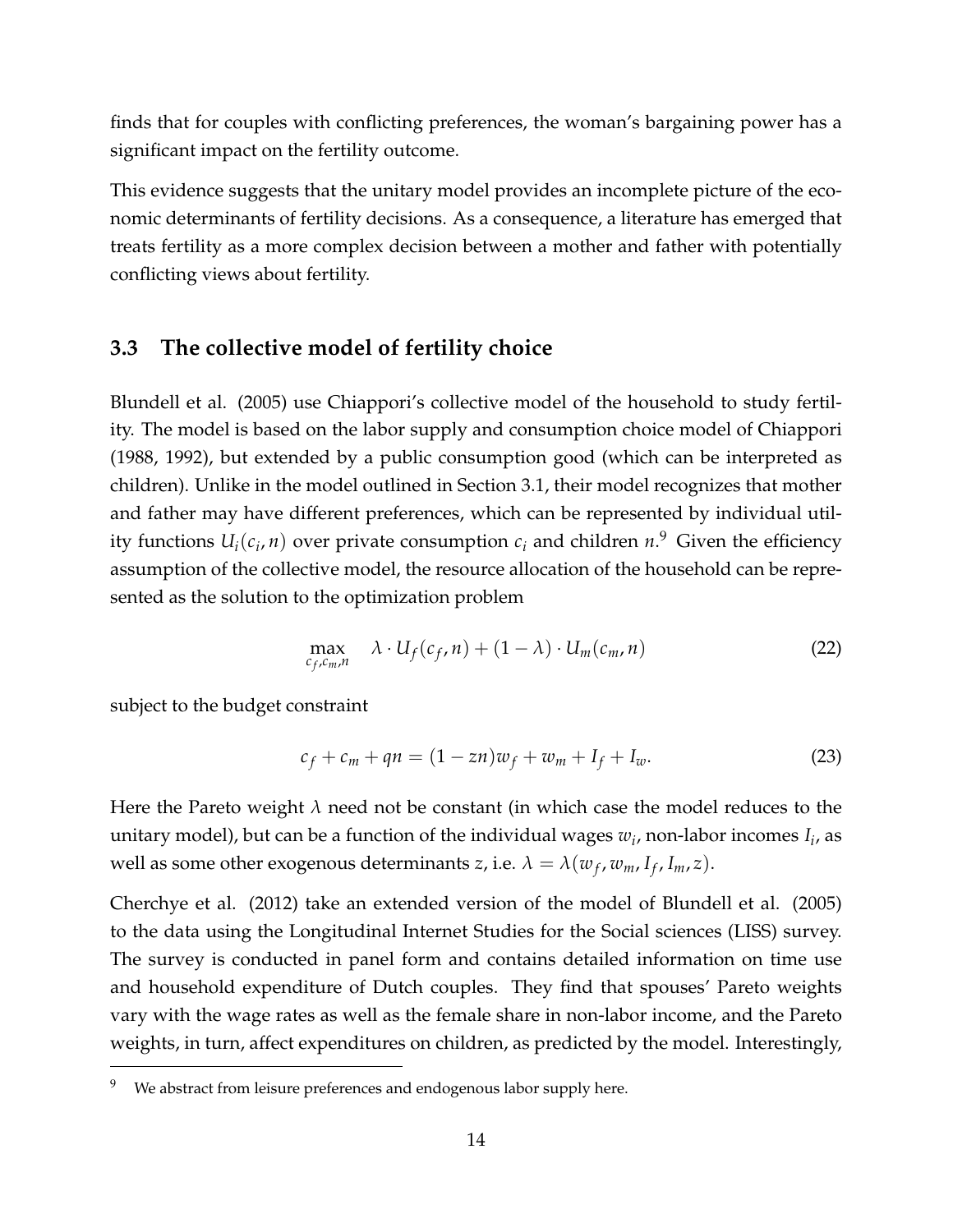they also find that empowering women—in the sense of giving them a higher market wage—may lead to less total expenditure on children.

#### **3.4 Female empowerment and the demand for children**

In Blundell et al. (2005), the different preferences of women and men regarding fertility are taken as primitives. Another approach is to develop microfoundations that provide specific reasons why the incentives for childbearing may differ between women and men. One such paper is Eswaran (2002), who considers a model in which couples decide about the number of children as well as on how much to invest in their children's health. Health investments increase children's probability of surviving to adult age, which is beneficial for the parents because they receive financial support from their children when old. Formally, assume that a couple receives a fixed market income *w* and decides on how many children to have *n* and on how much to spend per child *q*. The survival probability of the child is an increasing and concave function of spending, so that the survival probability is also given by *s*(*q*). Parents consume during the period when they have children and when old. Consumption is treated as a public good, so that husband and wife always consume the same amount, valued according to the concave utility function  $u(c)$ . When old, parents rely on transfers *I* from each of their surviving children. The husband's utility function can then be written as

$$
U_m(n,q) = u(w - q \cdot n) + u(s(q) \cdot n \cdot I), \qquad (24)
$$

where the second part captures the utility derived from consumption when old. The wife faces a different tradeoff, because a high fertility rate is detrimental to the health of the mother. Eswaran (2002) captures this effect by means of a damage function *D*(*n*) with  $D'(n) < 0$  and  $D(0) = 1$ . The utility function of the wife is

$$
U_f(n,q) = D(n) \cdot [u(w - q \cdot n) + u(s(q) \cdot n \cdot I)]. \tag{25}
$$

The couple plays a Nash bargaining game with the woman's bargaining power being denoted by *α*. Consequently, the demand for children and health expenditure are the solutions to the optimization problem

$$
\max_{n,h} \quad \left[ U_f(n,q) - U_f^0 \right]^{\alpha} \cdot \left[ U_m(n,q) - U_m^0 \right]^{1-\alpha}, \tag{26}
$$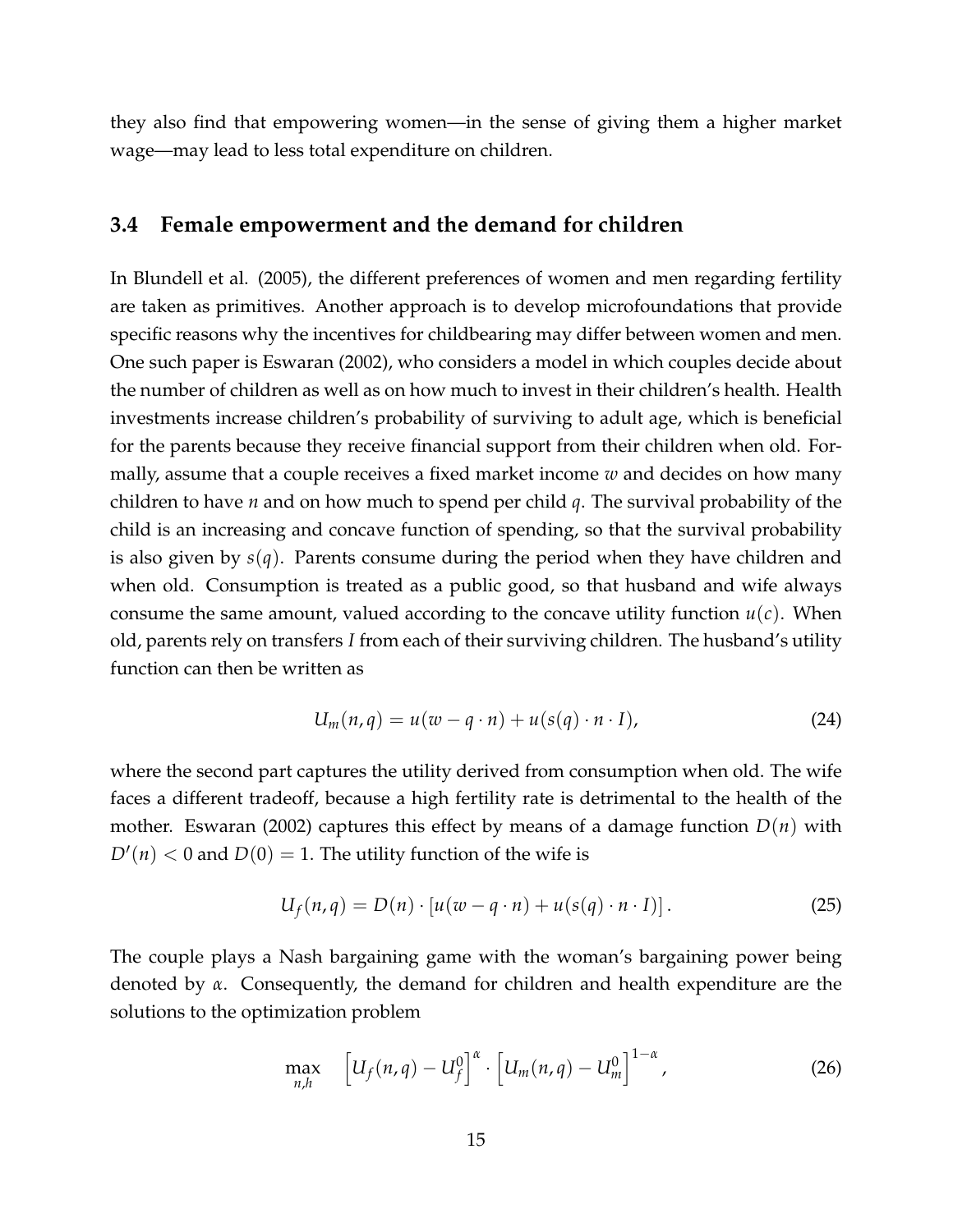where  $U_f^0$  and  $U_f^0$  are exogenous outside options.

In this setup, female empowerment can be achieved either through an increase in the outside option  $U_f^0$  or an increase in the bargaining weight *α*. Eswaran (2002) shows that both kinds of empowerment lead to a lower demand for children and to a simultaneous increase in health expenditure. The mother carries a larger burden of child bearing through the damage done to her health, and hence if her bargaining position improves, this damage will receive more attention in the couple's decision process, leading to a lower demand for children. The decline in fertility, in turn, raises the marginal return of investing in the children's health, in order to ensure sufficient resources in old age. The result is similar to the well-known quantity-quality tradeoff that was already proposed by Becker and Lewis (1973).

Empirically, the prediction that a higher female bargaining power leads to lower fertility is supported by the work of Seebens (2006). Using data from the Demographic and Health Surveys, he finds a negative relationship between the number of children and the wife's bargaining weight in rural Ethiopia. Ashraf et al. (2014) provide additional evidence that increasing the bargaining power of women leads to lower fertility rates in an experimental study in Zambia. In their study, they give women access to contraceptive measures. Some of the women get to learn about this together with their husbands, while others are told about the availability of concealable contraceptive measures alone. For the second group of women, this acts like an implicit increase in bargaining power, since they can decide on their own whether to use contraceptive measures. Ashraf et al. (2014) find that women in the first group, who were told about the availability of contraception measures with their husband present, were 25 percent less likely to actually use them and 27 percent more likely to give birth than women in the second group.

### **3.5 Endogenous bargaining power through educational investment**

In the models discussed so far, the determinants of bargaining power are considered to be outside of the control of the couple. Echevarria and Merlo (1999) argue, however, that bargaining power can also depend on endogenous choices. They analyze an overlappinggenerations model where parents are altruistic towards their children. In each cohort, men and women first decide on whether to get married. All married couples give birth to two children, a boy and a girl. Singles are childless. Children are costly in that the woman loses part of her income due to childbearing. In addition, the couple can invest in the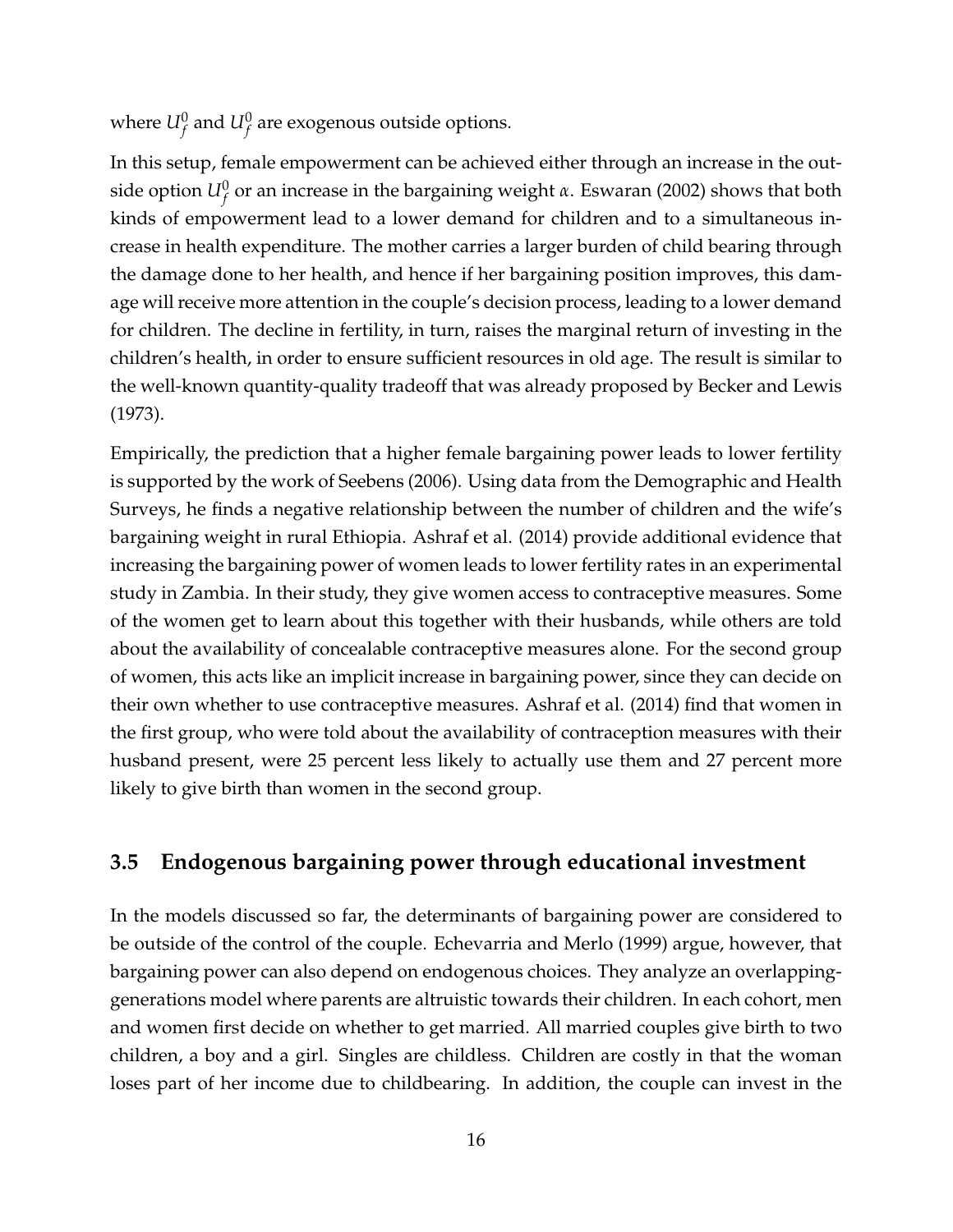children's education. Education effort can be targeted towards boys or girls. The model is dynamic in the sense that the children's future bargaining problem as adults is taken into account by the parents. Echevarria and Merlo (1999) find (in line with Becker, 1991) that parents invest more into boys than into girls. The reason is that girls face a lower return to education due to the loss of earnings during child rearing. However, there is also a counteracting force: investing in a girl's education strengthens her outside option in the bargaining process, and therefore increases her share in total consumption.

Iygun and Walsh (2007) pursue a similar idea. In their model couples make decisions in two successive periods. In the first period, husband and wife decide non-cooperatively on the effort they put into their own education. In the second period, the couple bargains over the distribution of consumption and leisure as well as the number of children. Having children is costly in terms of time, where women bear a larger share of this cost. Iygun and Walsh (2007) show that women invest more into their education than what would be Pareto efficient, in order to strengthen their bargaining power in marriage. Because women prefer smaller families due to their high cost share, this also implies that couples will have too few children. More generally, an increase in women's access to education would result in higher female bargaining power and lower fertility.

### **3.6 The feedback of fertility on bargaining power**

It is not only pre-marital investments that can determine bargaining power and the distribution of resources in the family; decisions taking during marriage, and in particular fertility decisions, can influence future bargaining power as well. This reverse impact channel of fertility on the resource allocation is studied by Rasul (2008). He proposes a model in which husband and wife derive utility from consumption and having children. There is a fixed cost for each child, and the couple has to decide on fertility before the allocation of consumption is determined. In this setting, Rasul (2008) shows that the ability, or lack thereof, of spouses to commit to future actions plays and important role. If there is full commitment, the couple's decision on fertility will reflect both spouses' preference for children, and an efficient outcome will be reached. Under a lack of commitment, however, after the arrival of a child there is room for renegotiation between the spouses. Rasul (2008) assumes that the outside option if there is ex-post renegotiation is a non-cooperative equilibrium as in Lundberg and Pollak (1993). In this non-cooperative equilibrium, the husband still derives utility from the presence of children, but the burden of raising the children falls on the wife. Thus, having children implies a loss of bargaining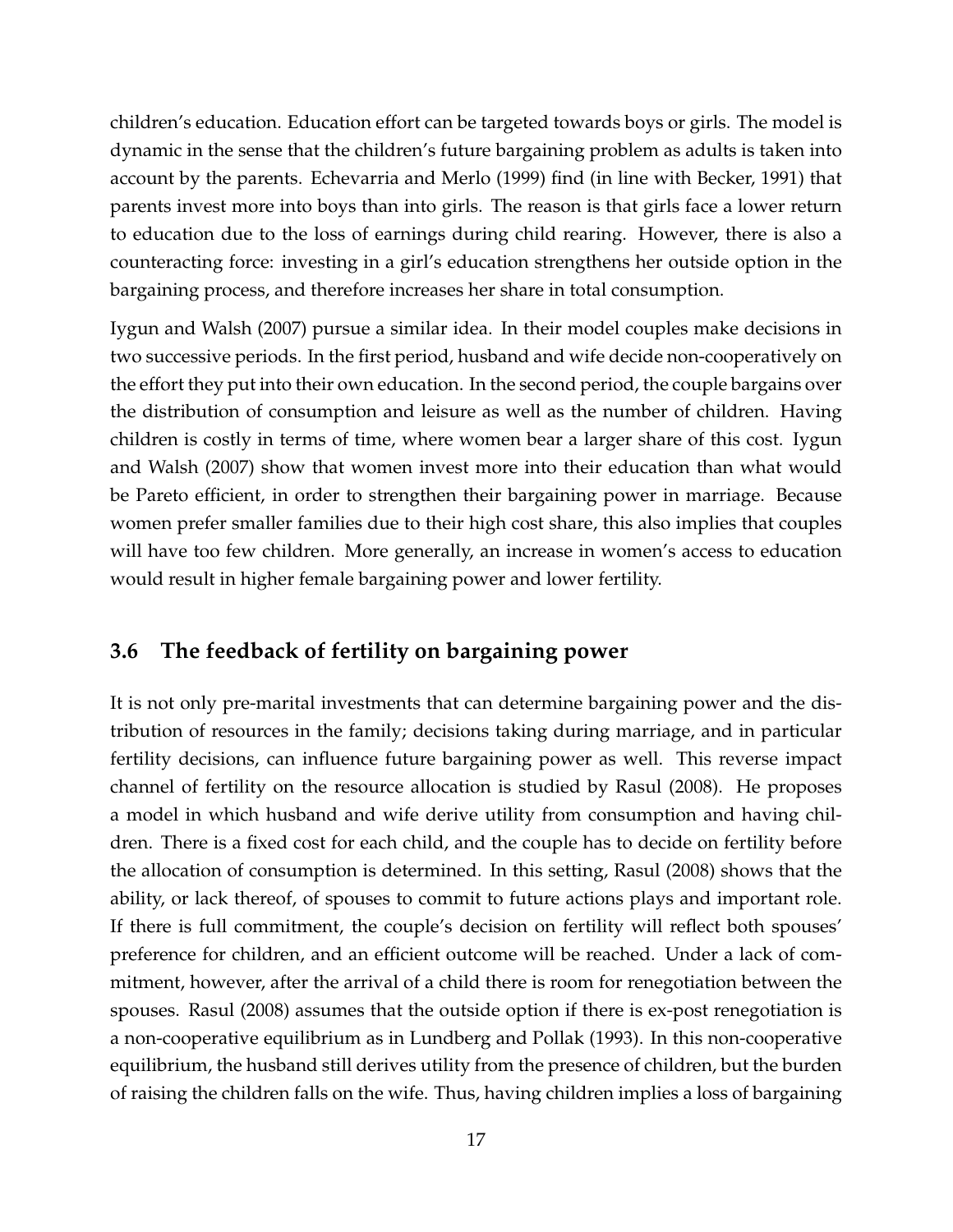power for the wife, and given that the wife is assumed to have the final word on the initial fertility decision, the result is inefficiently low fertility. Rasul (2008) confronts the predictions of his model with household data from the Malaysian Family Life Survey, and finds results that suggest a significant lack of commitment in the marital bargaining process.

Fisher (2012) extends the model of Blundell et al. (2005) to study the commitment problem in a collective model. In her model, the Pareto weights  $\lambda(n)$  are a function of the number of children *n*. If households can commit to any future action then they will maximize overall ex-ante welfare:

$$
\max_{c_f, c_m, n} \lambda(0) \cdot U_f(c_f, n) + (1 - \lambda(0)) \cdot U_m(c_m, n). \tag{27}
$$

In contrast, if there is lack of commitment, fertility and consumption are determined by a two-stage process. After fertility has already been determined, the distribution of consumption between the partners will reflect the ex-post Pareto weights, i.e. the consumption distribution conditional on the number of children  $c_f(n)$  and  $c_m(n)$  is the solution to

$$
\max_{c_f(n), c_m(n)} \lambda(n) \cdot U_f(c_f, n) + (1 - \lambda(n)) \cdot U_m(c_m, n). \tag{28}
$$

Taking the ex-post allocation into account, the spouses decide on their number of children in the first stage by solving

$$
\max_{n} \quad \lambda(0) \cdot U_f(c_f(n), n) + (1 - \lambda(0)) \cdot U_m(c_m(n), n). \tag{29}
$$

Fisher (2012) shows that depending on the relative preferences of the spouses for children and the change in Pareto weights, a lack of commitment can lead to either higher or lower fertility for the couple compared to an ex-ante efficient allocation.

Kemnitz and Thum (2014) pursue similar ideas to study the effects of family policy. In their model, the Pareto weight of the spouses is a function of earnings. In addition to the number of children, the spouses decide on whether the wife should stay at home and care for the children (which reduces her earnings) or whether to buy child care and have both spouses work full-time in the market. If the wife stays at home, a larger number of children causes a decline in her bargaining power and therefore a loss in utility. The couple once again engages in a two step decision process. In the first period they decide about the number of children, and in the second period the allocation of consumption and the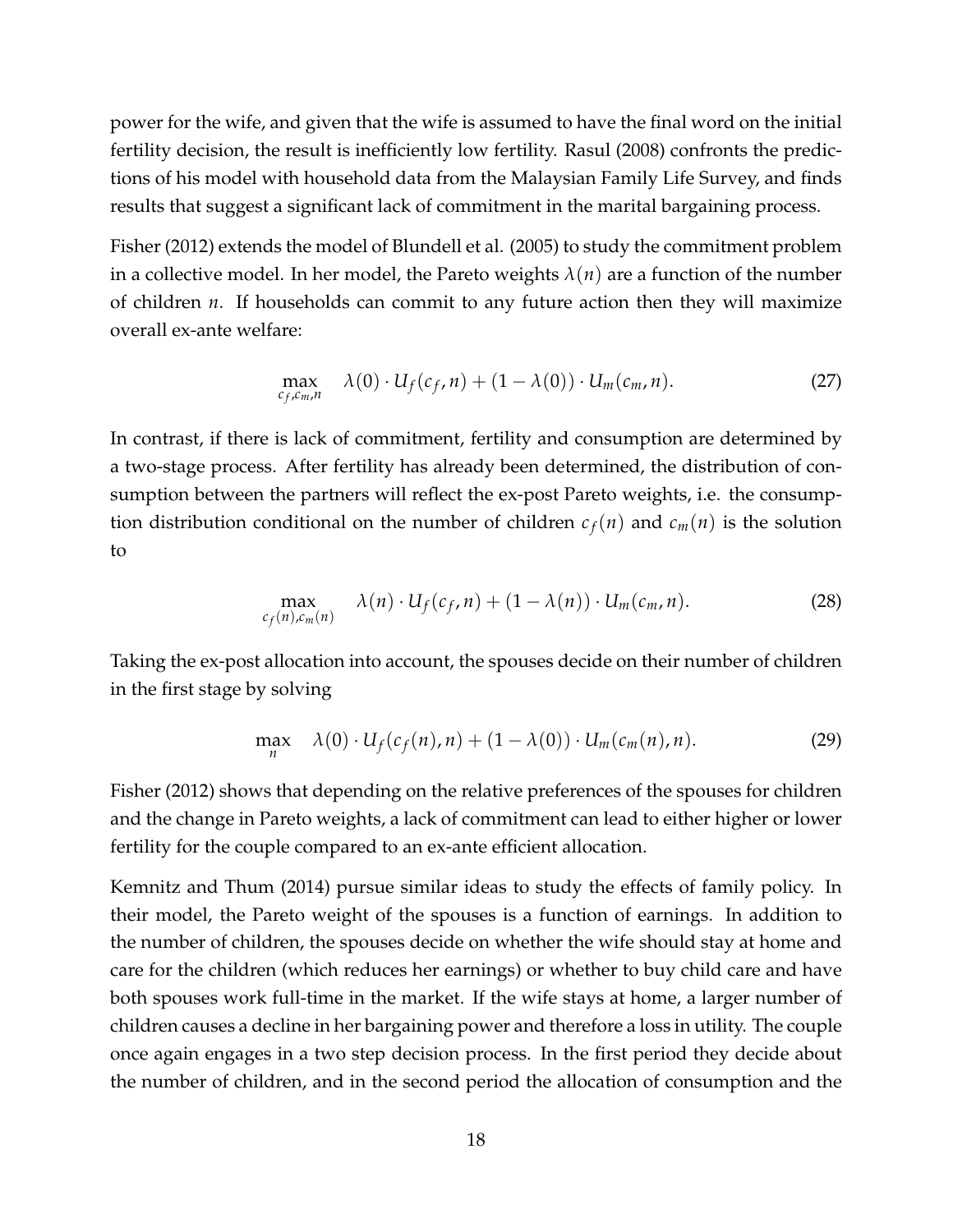purchase of child care are chosen. Kemnitz and Thum (2014) argue that the sequentiality of the decision process causes fertility to be too low for couples with low wage females. Couples where the wife has high earnings and works full time face a different decision process for fertility, since these couples buy childcare and the number of children does not affect ex-post bargaining power. The authors study which government interventions can lead to efficient fertility. They find that child allowances, maternal care benefits, and subsidies for external child care would all do the job. However, child allowances turn out to be the most costly measure to achieve this goal.

Komura (2013) proposes a model in which the balance of power in the household is determined not by the individual fertility decision, but through social interactions, i.e., the fertility choices of the total population. Bargaining power is endogenous for the whole economy, but taken as given by individual couples, who act as "price takers" in this sense. The decision process is therefore as in the standard collective model, see (22). However, the bargaining weights are a function of aggregate fertility in equilibrium. Komura (2013) shows that in this setup there exist multiple stable equilibria. One reflects a patriarchal society with a high fertility rate, and the other one is characterized by empowered women and low fertility.

### **3.7 Bargaining, fertility decisions, and the marriage market**

Another strand of the literature explores the interactions between fertility, the marriage market, and the distribution of income. In the overlapping-generations model of Greenwood et al. (2003) men and women live for four periods. In the first two they are children that receive educational investments from their parents. In the third period they reach maturity, enter the labor force, and learn about their individual wage rate. Wages are stochastic over the life cycle and follow a Markov process. Having reached maturity, individuals can start searching for a spouse in the marriage market. If a suitable potential spouse arrives, the couple can get married. If no suitable partner is available, the individual can search again in the last period. In addition to the marital and labor market decisions, couples as well as single women have to decide about whether to have children and how many to have. Fertility is restricted to the first period of adult life. If children are born, parents can invest in their human capital. Decisions within a marriage are made through Nash-bargaining with the outside option being divorce. The matching probabilities between partners of different gender are computed such that the marriage market is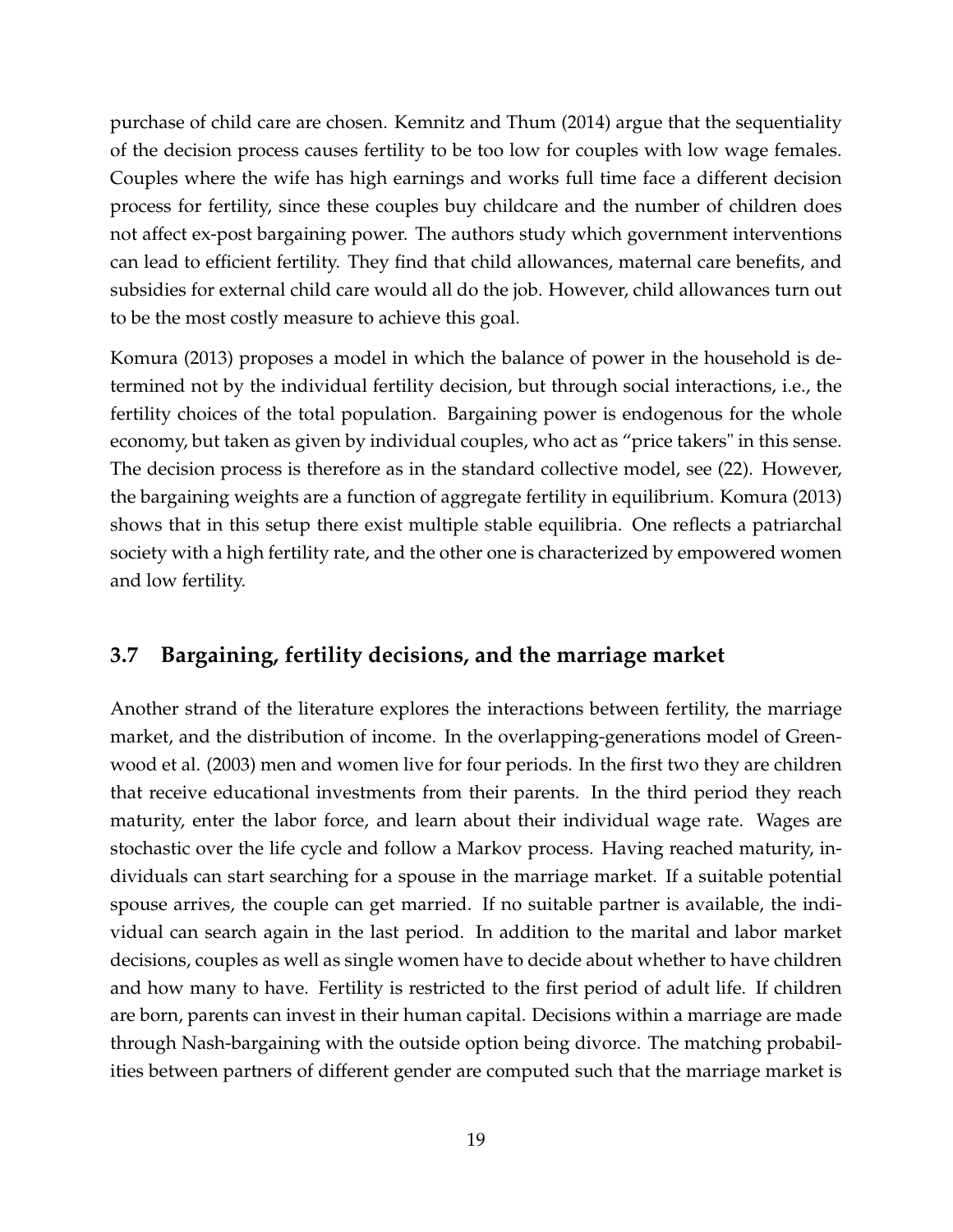in equilibrium. Greenwood et al. (2003) analyze whether child policy measures can increase society's welfare. They find that holding the marriage market allocation constant, child tax credits increase the amount of income per child. However, they also reduce the attractiveness of marriage for females. In total, it is questionable whether such tax credits can actually increase social welfare.

Caucutt et al. (2002) extend the model of Greenwood et al. (2003) by allowing for a second child bearing period and experience effects in labor productivity (measured as the amount of labor supplied to the market in the previous period). They find that their model can explain why higher wage women usually have children later in life. The reason is that these women are pickier in the marriage market, in the sense that it is not optimal for them to have a lower-wage husband. Given these incentives, they need more time to find a suitable husband and therefore bear children later in life.

Finally, Guner and Knowles (2009) use the model of Greenwood et al. (2003) to compare the effects of welfare policies in the United States and Canada. While in the United States "Aid to Families with Dependent Children" transfers are targeted specifically towards single women, implicitly rewarding them for out-of-marriage fertility, in Canada such aid transfers are simply means tested. The authors argue that the differences in these aid policies explain almost all of the difference in the number of children aged 0–8 between the United States and Canada. They furthermore find that the Canadian policy is more effective in helping poor children and increasing their human capital levels, thereby reducing long-run inequality. Yet, the U.S. policy is less costly and leads to higher average income. From an ex-ante welfare perspective, however, households would prefer the Canadian over the U.S. policy.

# **4 Ongoing Research and Outlook**

The literature surveyed above has established clear evidence that intra-household bargaining is a key determinant of fertility. In addition, the literature has identified a number of channels for feedback between fertility decisions and other important household choices through the endogenous evolution of bargaining power. In our ongoing work, Doepke and Kindermann (2014), we build on the existing literature while also making additional contributions in terms of theory, empirics, and policy implications.

In terms of theory, the existing models assume either that just one spouse (i.e., the wife) ultimately controls fertility, or that fertility is decided through a cooperative bargaining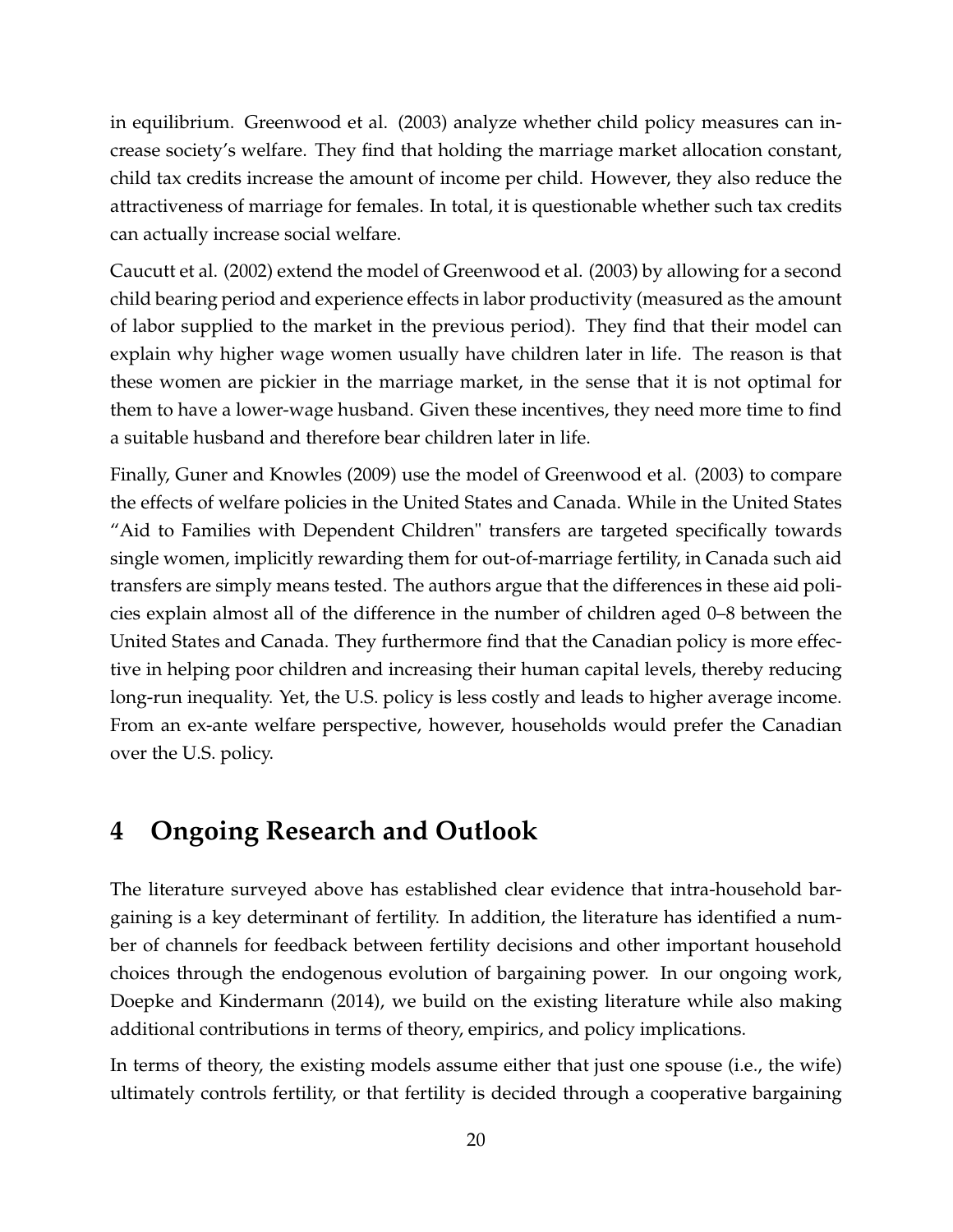process that maximizes a weighted sum of the spouses' utilities. These settings do not represent the distinct nature of the fertility decision, which is that cooperation from both spouses is required (whereas most other goods can, in principle, be acquired by each spouse individually), and that at any time there is a well defined status quo, namely not to have a (or another) child. Hence, our point of departure is a dynamic bargaining model that exhibits limited commitment (building on the insights from the existing literature) while also requiring that a child can be born only with agreement from both spouses. This need for agreement leads to distinct implications that we believe to be important for understanding the determinants of fertility rates across countries and for the potential effects of fertility-oriented policies.

In terms of empirics, we use data from a new survey, the Generation and Gender Program, which is carried out in panel form in several (mostly European) countries. In most of the countries, the survey explicitly asks about the preferences of spouses for the arrival of another child. Making use of the fact that we can observe the fertility outcome of a couple in the subsequent wave, we can analyze how couples with aligned and differing preference decide on the arrival of children. The data present a detailed picture of household bargaining over fertility that is not available in previous studies. A few key observations in the data are that there are many couples that disagree over having a baby; that whether husbands or wives are more likely to be opposed to having a baby varies hugely across countries; and that when there is disagreement in the household, the likelihood of a birth is indeed much reduced. We use the data to structurally estimate a dynamic model of fertility decision making. Using the estimated model, we argue that the distribution of costs of children between husband and wife explains a significant chunk of the fertility differences across European countries. More specifically, we find that in countries where the men do rather little of the work in child rearing, fertility rates are substantially lower than in countries with a higher participation of men in child care. The intuitive reason for this is that women object to having another baby if they have to do all the work.

In terms of policy implications, our results suggest that government policy can affect fertility not only through its effect on the overall cost of having children, but also through affecting the distribution of costs and benefits of child bearing between mother and father. This is especially relevant in countries with a lopsided distribution of agreement and disagreement over childbearing, which characterizes the European countries with the lowest fertility rates (where it is primarily the mothers that object to having more children). As an example, this insight could be useful for understanding the contrasting fertility policies and outcomes in countries such as the United States and Germany. In the United States,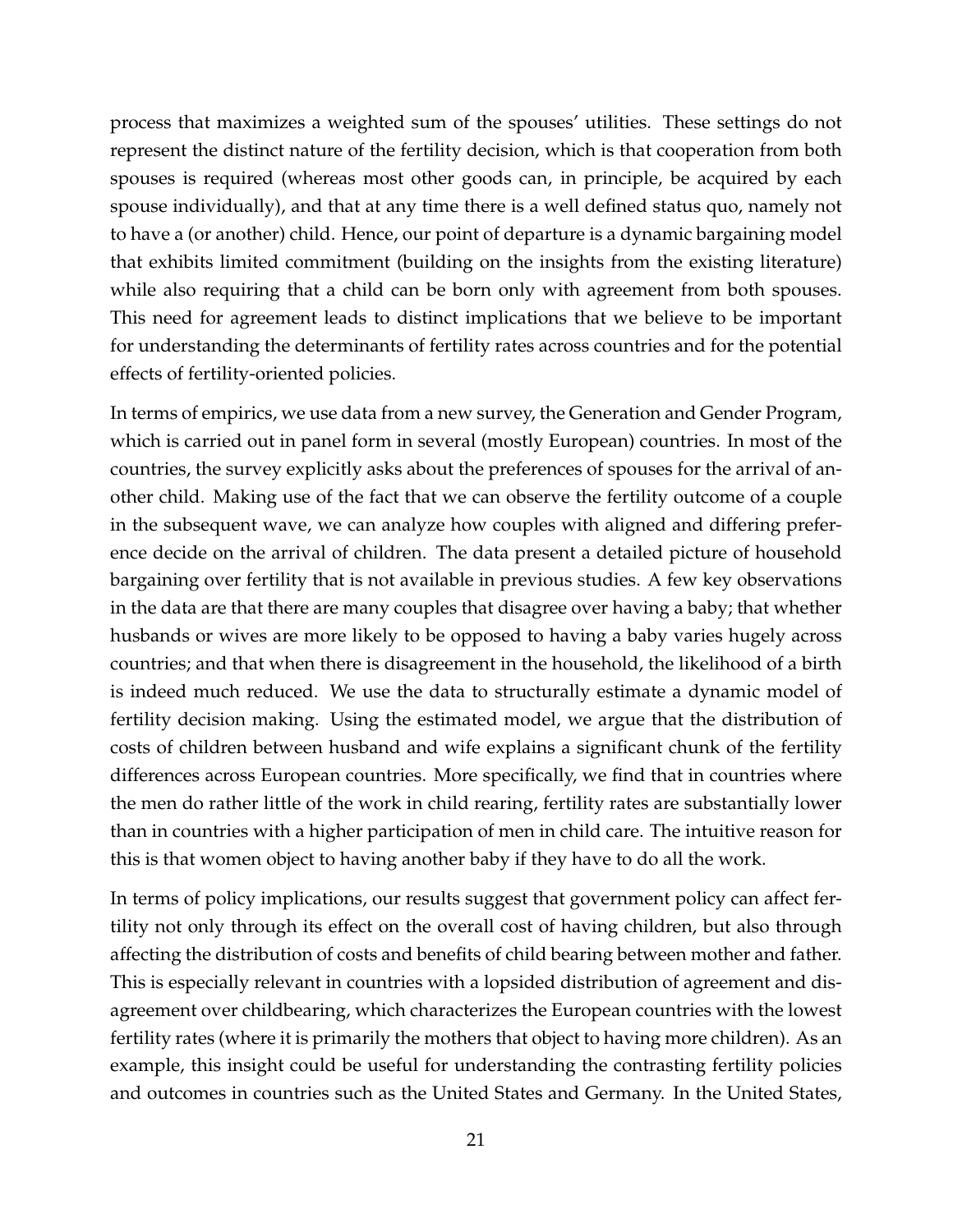hardly any child benefits or maternal allowances are provided. In Germany, in contrast, the government pays a cash allowance for each child, there is a generous maternal leave policy, and public child care starting from age 4 is highly subsidized. Yet, fertility rates are much lower in Germany compared to the United States. Through the lens of our model, this observations might be due to the impact of policy on the distribution of the burden of child care within the family. We think that the German policy, with its generous maternal leave but relative lack of publicly provided childcare for the youngest children, is designed in such a way that it pushes women out of the labor force. In the United States, in contrast, the lack of maternal leave policies induces many women to continue working and rely on market-based child care. A side effect of this is that in the United States we would expect a more equal sharing of the costs of children between the spouses (because both earners can contribute cash to buying market-based child care).

If this interpretation is correct, it also implies that policies that directly address the lopsided distribution of the burden of childcare among the spouses in countries like Germany are much more likely to be successful than policies that simply increase overall subsidies towards childbearing. Indeed, we believe that a number of actual policy measures currently being implemented in various countries (such providing parental leave specifically for fathers) are based on this intuition. By modeling the bargaining process over fertility explicitly and incorporating the need for agreement, the economic theory of fertility will be able to speak to these questions and guide future policy making in the area.

### **References**

- Ashraf, N., E. Field and J. Lee (2014): Household Bargaining and Excess Fertility: An Experimental Study in Zambia, *American Economic Review 104 (7)*, 2210–2237.
- Basu, K. (2006): Gender and Say: A Model of Household Behavior with Endogenously Determined Balance of Power, *Economic Journal 116 (511)*, 558–580.
- Becker, G. (1991): *A Treatise on the Family*, Harvard University Press, Cambridge.
- Becker, G. S. (1960): An Economic Analysis of Fertility, In: G. B. Roberts (Ed.), *Demographic and Economic Change in Developed Countries*, Princeton University Press, Princeton, 209–240.
- Becker, G. S. (1973): A Theory of Marriage: Part I, *Journal of Political Economy 81 (4)*, 813–846.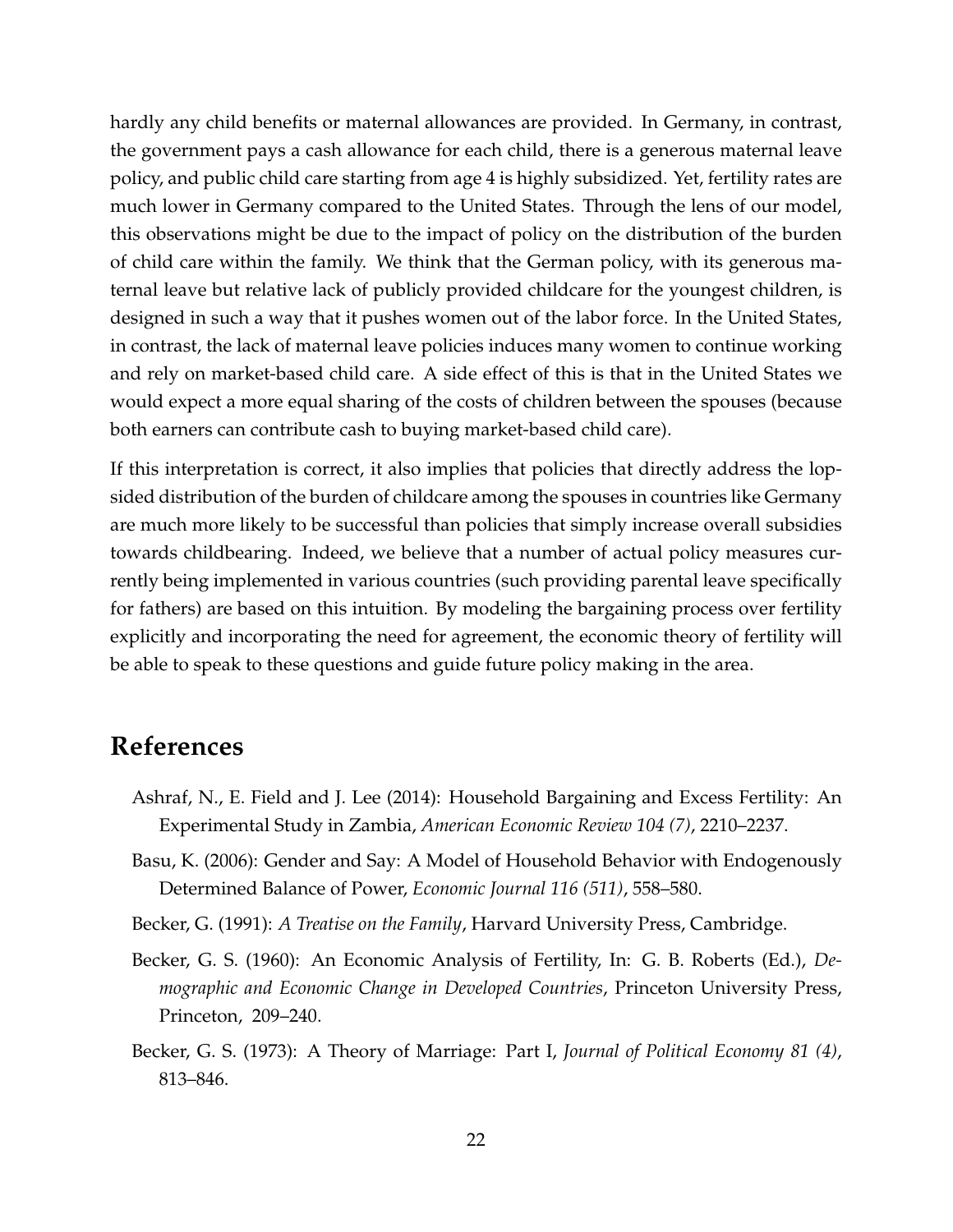- Becker, G. S. (1974): A Theory of Marriage: Part II, *Journal of Political Economy 82 (2)*, S11–S26.
- Becker, G. S. and H. G. Lewis (1973): On the Interaction between Quantity and Quality of Children, *Journal of Political Economy 81 (2, Part 2)*, S279–S288.
- Blundell, R., P.-A. Chiappori and C. Meghir (2005): Collective Labor Supply with Children, *Journal of Political Economy 113 (6)*, 1277–1306.
- Browning, M., F. Bourguignon, P.-A. Chiappori and V. Lechene (1994): Income and Outcomes: A Structural Model of Intrahousehold Allocation, *Journal of Political Economy 102 (6)*, 1067–1096.
- Browning, M. and P.-A. Chiappori (1998): Efficient Intra-Household Allocations: A General Characterization and Empirical Tests, *Econometrica 66 (6)*, 1241–1278.
- Caucutt, E. M., N. Guner and J. Knowles (2002): Why do Women Wait? Matching, Wage Inequality, and the Incentives for Fertility Delay, *Review of Economic Dynamics 5 (4)*, 815–855.
- Cherchye, L., B. De Rock and F. Vermeulen (2012): Married with Children: A Colective Labor Supply Model with Detailed Time Use and Intrahousehold Expenditure Information, *American Economic Review 102 (7)*, 3377–3405.
- Chiappori, P.-A. (1988): Rational Household Labor Supply, *Econometrica 56 (1)*, 63–90.
- Chiappori, P.-A. (1992): Collective Labor Supply and Welfare, *Journal of Political Economy 100 (3)*, 437–467.
- Doepke, M. and F. Kindermann (2014): Bargaining over Babies: Theory and Application to Fertility in Europe, Working Paper, Northwestern University.
- Doepke, M. and M. Tertilt (2014): Does Female Empowerment Promote Economic Development?, NBER Working Paper 19888.
- Echevarria, C. and A. Merlo (1999): Gender Differences in Education in a Dynamic Household Bargaining Model, *International Economic Review 40 (2)*, 265–286.
- Eswaran, M. (2002): The Empowerment of Women, Fertility, and Child Mortality: Towards a Theoretical Analysis, *Journal of Population Economics 15 (2)*, 433–454.
- Fisher, H. (2012): Fertility in a Collective Housheold Model, Unpublished Manuscript , Sydney.
- Greenwood, J., N. Guner and J. Knowles (2003): More on Mariage, Fertility, and the Distribution of Income, *International Economic Review 44 (3)*, 827–862.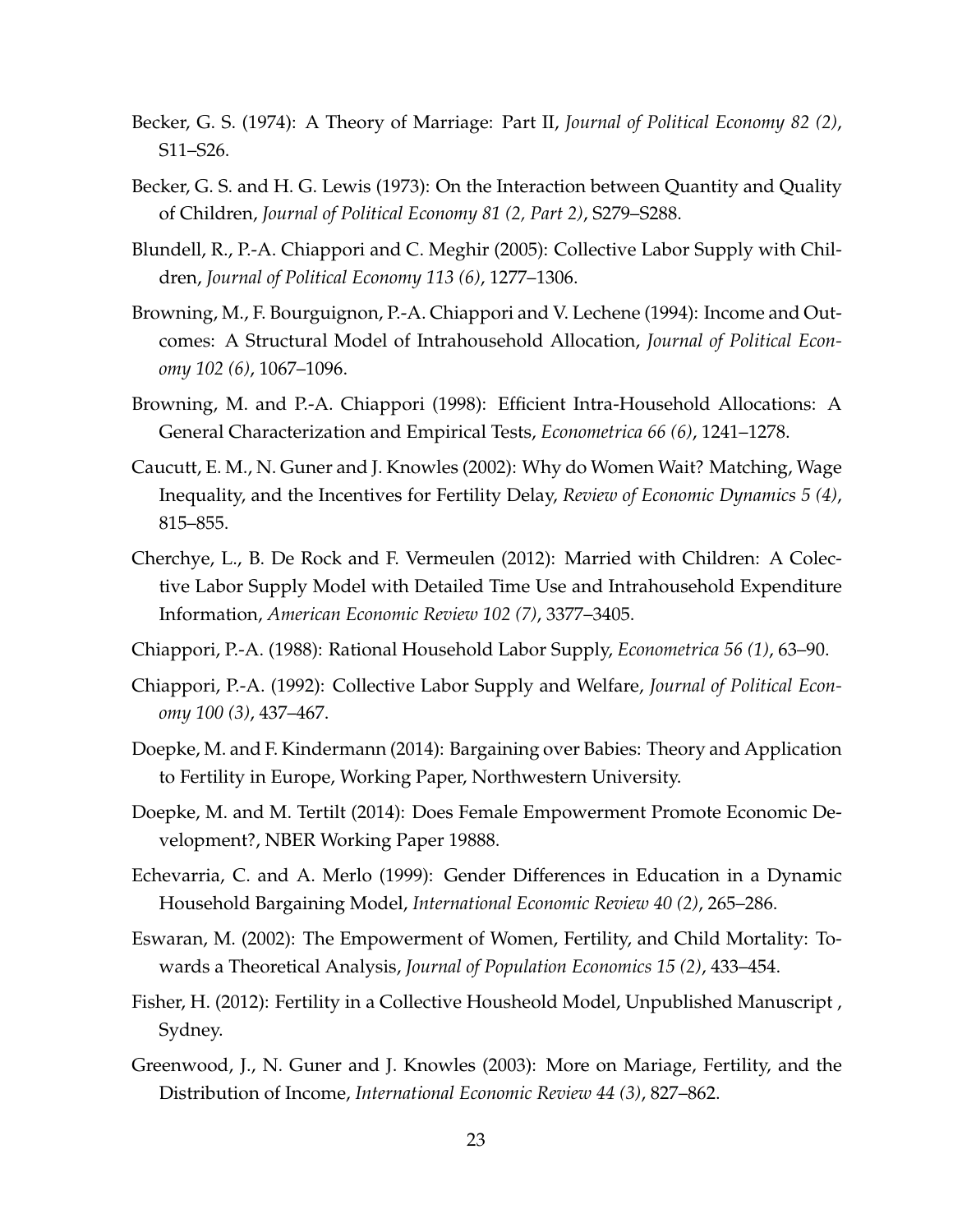- Guner, N. and J. Knowles (2009): Why is the Rate of Single-Parenthood Lower in Canada than in the U.S.? A Dynamic Equilibrium Analysis of Welfare Policies, *Canadian Journal of Economics 42 (1)*, 56–89.
- Hener, T. (2014): Do Couples Bargain over Fertility?, *Annals of Economics and Statistics Special Volume: Economics of Gender*, forthcoming.
- Iygun, M. and R. P. Walsh (2007): Endogenous Gender Power, Household Labor Supply and the Demographic Transition, *Journal of Development Economics 82 (1)*, 138–155.
- Jones, L., A. Schoonbroodt and M. Tertilt (2011): Fertility Theories: Can They Explain the Negative Fertility-Income Relationship, In: J. B. Shoven (Ed.), *Demography and the Economy*, University of Chicago Press, Chicago, 43–100.
- Kemnitz, A. and M. Thum (2014): Gender Power, Fertility, and Family Policy, *Scandinavian Journal of Economics*, forthcoming.
- Klawon, E. and J. Tiefenthaler (2001): Bargaining over Family Size: The Determinants of Fertility in Brazil, *Population Research and Policy Review 20 (5)*, 423–440.
- Komura, M. (2013): Fertility and Endogenous Gender Bargaining Power, *Journal of Population Economics 23 (3)*, 943–961.
- Lundberg, S. and R. A. Pollak (1993): Separate Spheres Bargaining and the Marriage Market, *Journal of Political Economy 101 (6)*, 988–1010.
- Lundberg, S. and R. A. Pollak (1994): Noncooperative Bargaining Models of Marriage, *American Economic Review 84 (2)*, 132–137.
- Lundberg, S., R. A. Pollak and T. Wales (1997): Do Husbands and Wives Pool Their Resource? Evidence from the United Kingdom Child Benefit, *Journal of Human Resources 32 (3)*, 463–480.
- Manser, M. and M. Brown (1980): Marriage and Household Decision-Making: A Bargaining Analysis, *International Economic Review 21 (1)*, 31–44.
- Mazzocco, M. (2007): Household Intertemporal Behavior: A Collective Characterization and a Test of Commitment, *Review of Economic Studies 74 (3)*, 857–895.
- McElroy, M. B. and M. J. Horney (1981): Nash-Bargained Household Decisions: Toward a Generalization of the Theory of Demand, *International Economics Review 22 (2)*, 333–349.
- Rasul, I. (2008): Household Bargaining over Fertility: Theory and Evidence from Malaysia, *Journal of Development Economics 86 (2)*, 215–241.